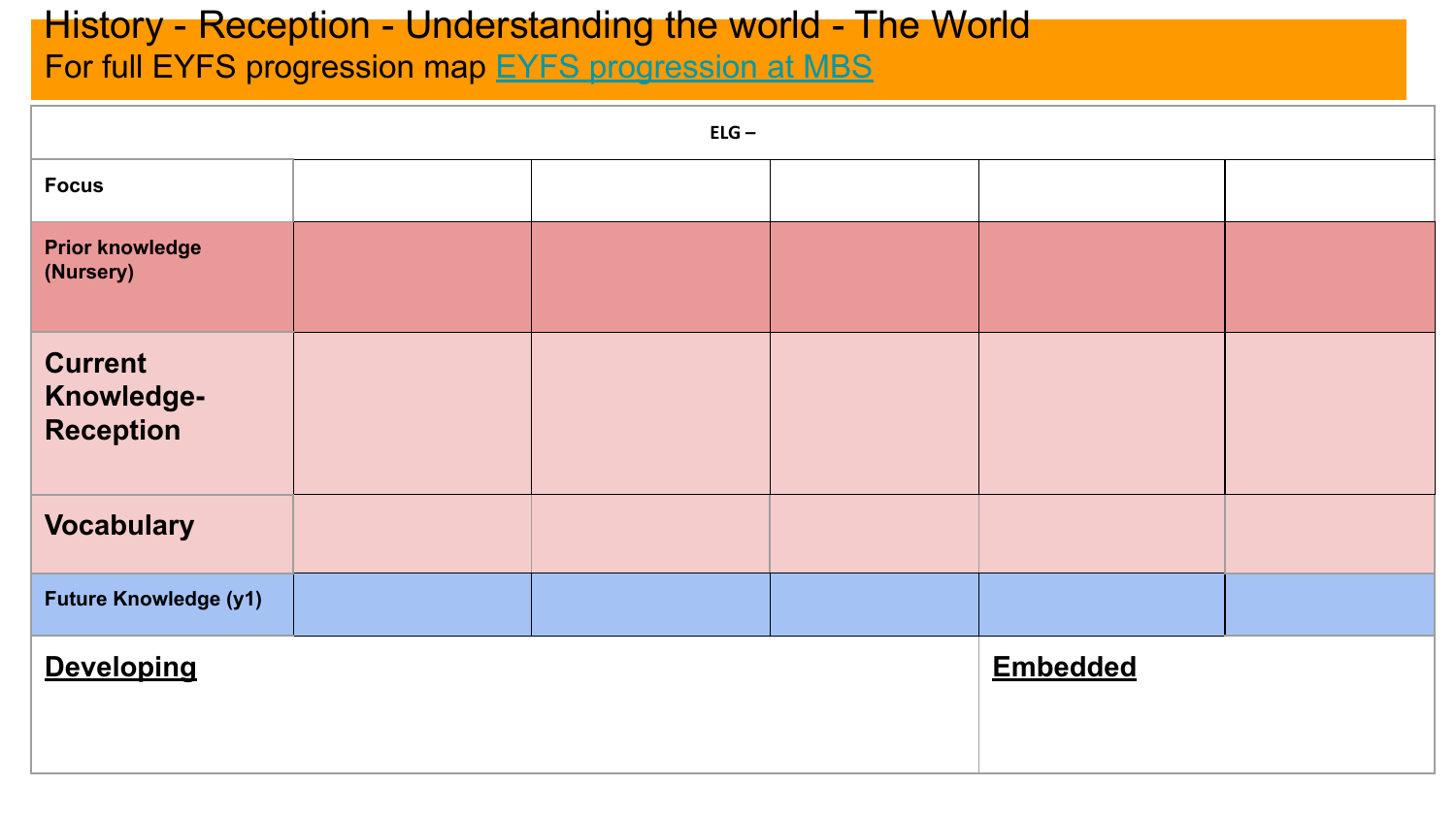## History -Year 1 Inventors

| <b>Prior</b><br>knowledge                                                                                                                                    |                                                                                                                 | <b>Current Knowledge-</b><br>Changes within living memory<br>the lives of significant individuals in the past who have contributed to national and international achievements. |                                                                                                                                                                 |                                                                              |                                                                                                                                                                        |  |  |  |
|--------------------------------------------------------------------------------------------------------------------------------------------------------------|-----------------------------------------------------------------------------------------------------------------|--------------------------------------------------------------------------------------------------------------------------------------------------------------------------------|-----------------------------------------------------------------------------------------------------------------------------------------------------------------|------------------------------------------------------------------------------|------------------------------------------------------------------------------------------------------------------------------------------------------------------------|--|--|--|
| <b>Early Learning</b><br><b>Goal Children</b><br>talk about past<br>and present<br>events in their<br>own lives and in<br>the lives of<br>family<br>members. | What is an<br>invention?<br>Key inventions of last<br>$20-40$ years                                             | Who invented<br>the internet?<br>Tim Berners lee                                                                                                                               | Who invented the<br>mobile phone?<br>Jesse Russel - (digital cell<br>phones)                                                                                    | Who invented the<br>computers as we<br>know them?<br>Steve Jobbs, Bill Gates | Changes within living<br>memory<br>the lives of significant<br>individuals in the<br>past who have<br>contributed to<br>national and<br>international<br>achievements. |  |  |  |
| <b>Recurring</b><br><b>Vocabulary-</b>                                                                                                                       | <b>Vocabulary:</b><br>Invention, internet, mobile phone, significant<br>people, computers, memory, achievements |                                                                                                                                                                                | Take away points:<br>1. To know why their inventions are significant<br>2. To know that history can be a living memory<br>3. To know key significant inventors. |                                                                              |                                                                                                                                                                        |  |  |  |
| <b>Developing</b>                                                                                                                                            |                                                                                                                 |                                                                                                                                                                                |                                                                                                                                                                 | <b>Embedded</b>                                                              |                                                                                                                                                                        |  |  |  |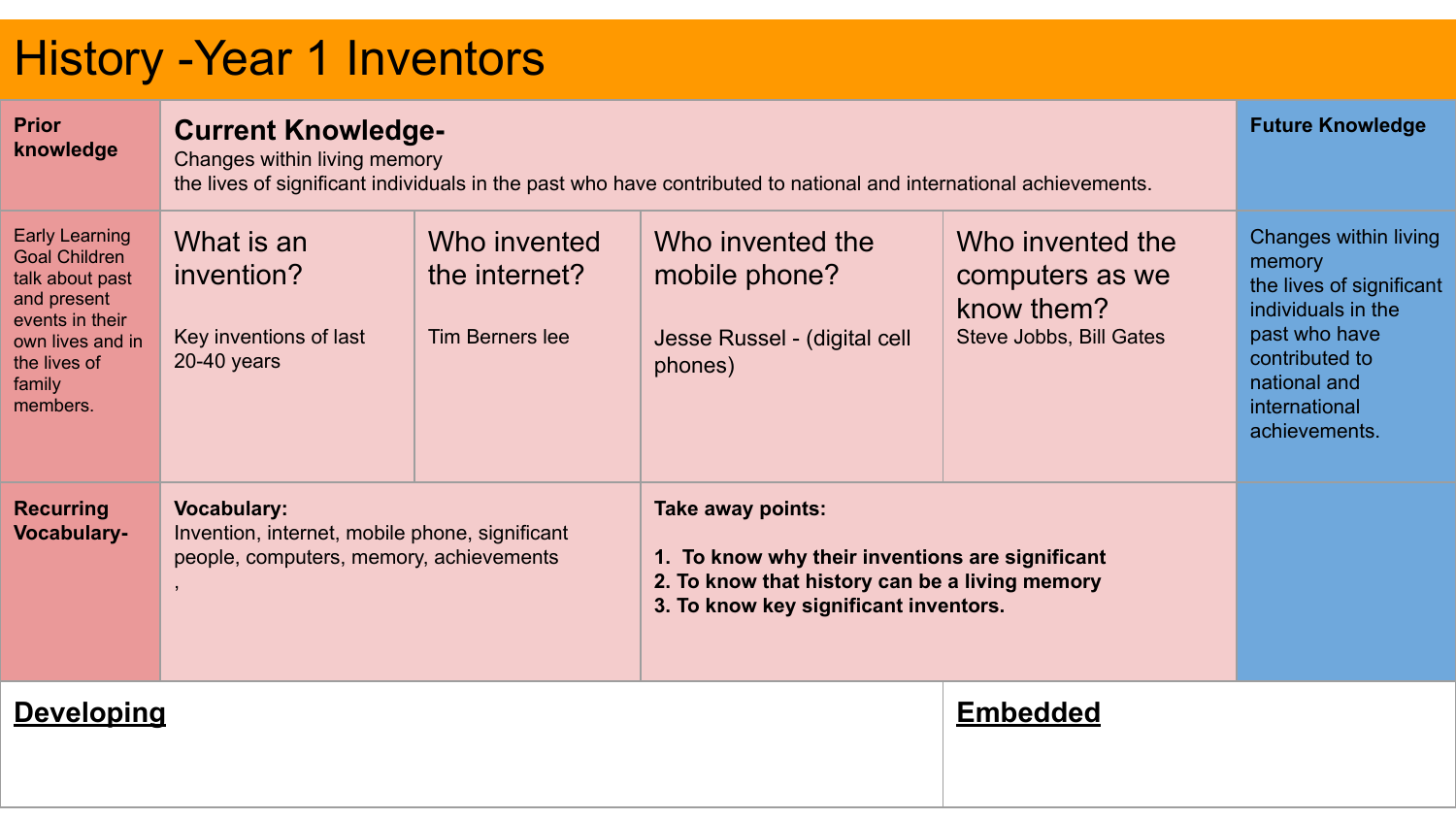### History - Year 1 Space travel

| <b>Prior</b><br>knowledge                                                                                                                                                      | $\bullet$                                                                         | <b>Current Knowledge-</b><br>Changes within living memory<br>the lives of significant individuals in the past who have contributed to national and international<br>achievements. |                                                                                          |                                                                                  |                                                                                                   |  |                                                                                                                                                                                                                      |  |
|--------------------------------------------------------------------------------------------------------------------------------------------------------------------------------|-----------------------------------------------------------------------------------|-----------------------------------------------------------------------------------------------------------------------------------------------------------------------------------|------------------------------------------------------------------------------------------|----------------------------------------------------------------------------------|---------------------------------------------------------------------------------------------------|--|----------------------------------------------------------------------------------------------------------------------------------------------------------------------------------------------------------------------|--|
| Changes<br>within living<br>memory<br>the lives of<br>significant<br>individuals in<br>the past who<br>have<br>contributed to<br>national and<br>international<br>achievements | When did<br>the first<br>rocket go<br>into<br>space?                              | When did<br>the first<br>man/wom<br>an go into<br>space?<br>Who?<br>Yuri Gagarin<br>Valentina<br><b>Tereshkova</b>                                                                | When did<br>first person<br>walk on the<br>moon?<br>Who?<br>Apollo 11, Neil<br>Armstrong | When did<br>first British<br>person go<br>into space?<br><b>Helen</b><br>Sharman | What<br>happens in<br>space now?<br>Who visits?<br>Space tourism,<br>would they visit?            |  | the lives of significant<br>individuals in the past<br>who have contributed<br>to national and<br>international<br>achievements.<br>events beyond living<br>memory that are<br>significant nationally<br>or globally |  |
| <b>Recurring</b><br><b>Vocabulary-</b>                                                                                                                                         | Vocabulary-<br>Space, rocket, astronaut, moon, mission, apollo,<br>space tourism, |                                                                                                                                                                                   |                                                                                          | Take away points:<br>1.<br>2.<br>3.                                              | Who was the first person in space<br>Who was the first man on the moon?<br>What is space tourism. |  |                                                                                                                                                                                                                      |  |
| <b>Developing</b>                                                                                                                                                              |                                                                                   |                                                                                                                                                                                   |                                                                                          | <b>Embedded</b>                                                                  |                                                                                                   |  |                                                                                                                                                                                                                      |  |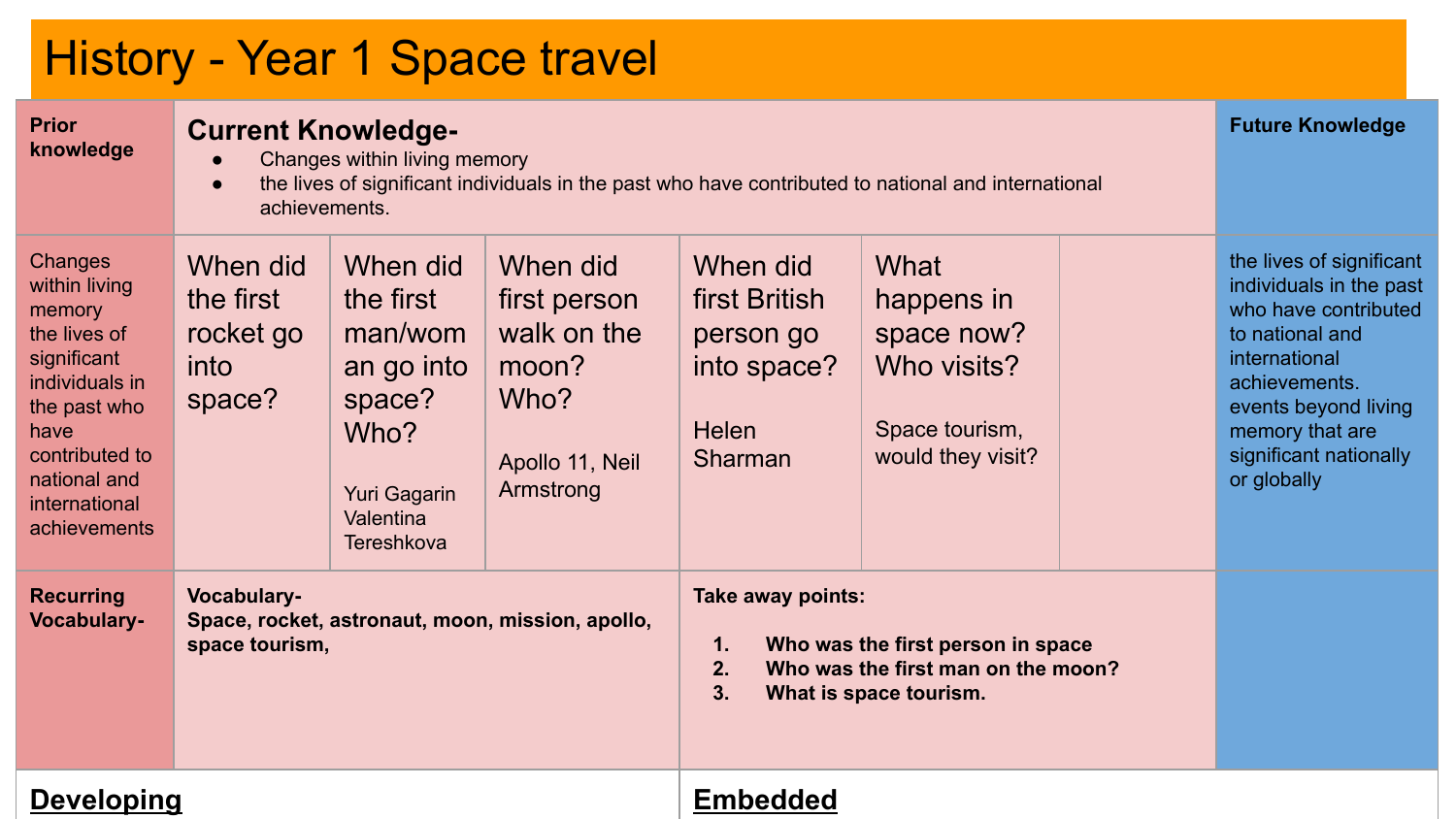#### History - Year 1- Local Area- houses and homes- 1950s

| <b>Prior knowledge</b>                                                                                                                                                                               | <b>Current Knowledge-</b><br>significant historical events, people and places in their own locality.<br>should be used to compare aspects of life in different periods | events beyond living memory that are significant nationally or globally<br>the lives of significant individuals in the past who have contributed to national and international achievements. Some | <b>Future</b><br><b>Knowledge</b>                                                                                                                                                                  |                                                                                     |
|------------------------------------------------------------------------------------------------------------------------------------------------------------------------------------------------------|------------------------------------------------------------------------------------------------------------------------------------------------------------------------|---------------------------------------------------------------------------------------------------------------------------------------------------------------------------------------------------|----------------------------------------------------------------------------------------------------------------------------------------------------------------------------------------------------|-------------------------------------------------------------------------------------|
| significant individuals<br>in the past who have<br>contributed to national<br>and international<br>achievements.<br>events beyond living<br>memory that are<br>significant nationally or<br>globally | What/where are the<br>newest houses in<br>Middle Barton?<br>Look at examples of<br>new housing                                                                         | Look at houses from<br>1950's. Where are they?<br>How are they different?                                                                                                                         | How have houses<br>changed?<br>Look at much older<br>houses place on<br>timeline, show how they<br>are different, no<br>electricity, fires etc.<br>When was our school<br>built? place on timeline | events beyond<br>living memory that<br>are significant<br>nationally or<br>globally |
| <b>Recurring Vocabulary-</b>                                                                                                                                                                         | <b>Vocabulary:</b><br>Village, house, differences,<br>similarities, roof, chimney,<br>wall, window, timeline                                                           | Take away points:<br>Houses have changed over time<br>$\mathbf{1}$ .<br>To know significant changes<br>2.<br>To know why changes have hannend                                                     |                                                                                                                                                                                                    |                                                                                     |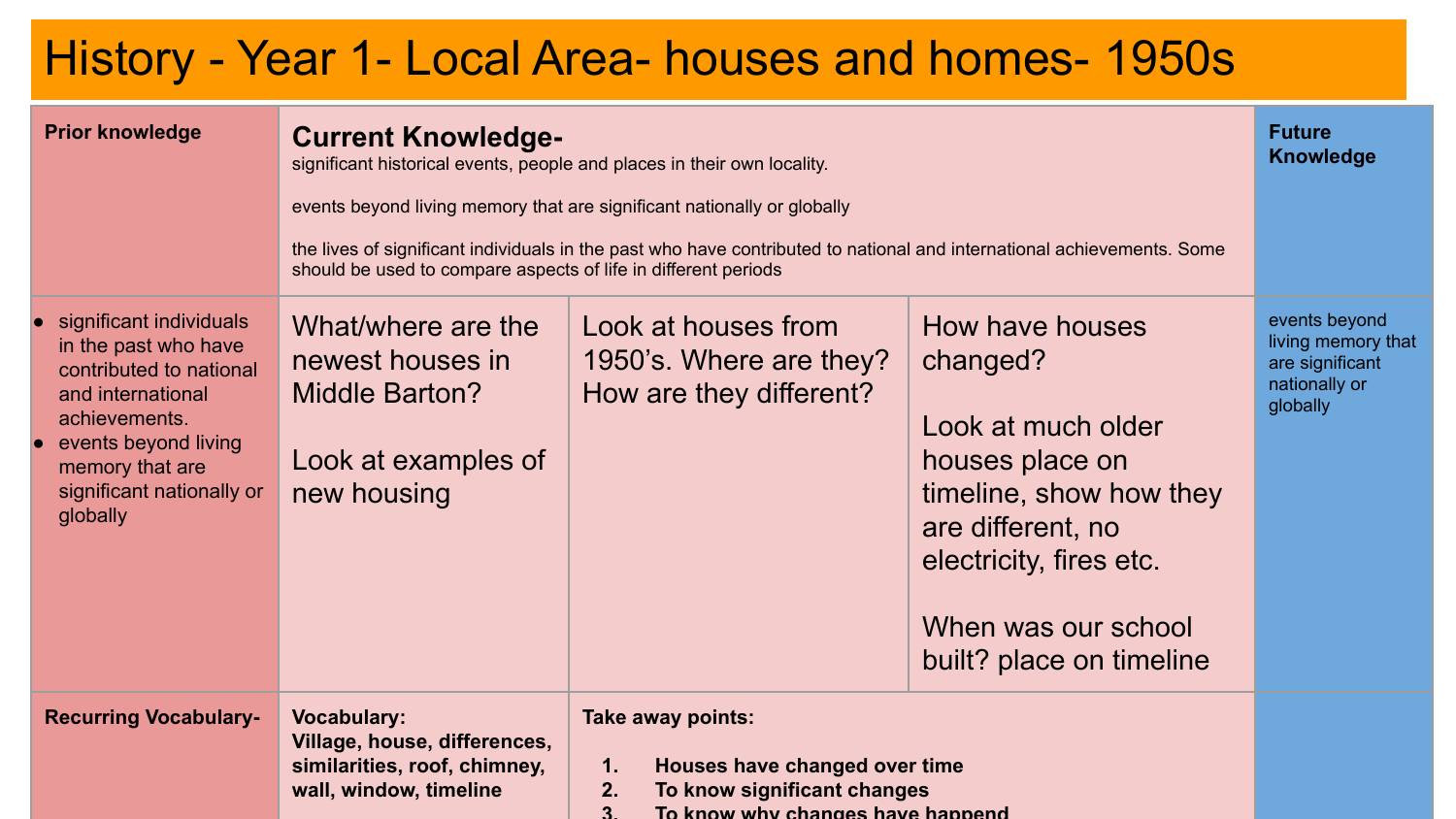#### History - Year 1-Freedom Fighters

| <b>Prior knowledge</b>                                                                                                                                                    | <b>Current Knowledge-</b><br>• significant individuals in the past who have contributed to national and international achievements.<br>• events beyond living memory that are significant nationally or globally | <b>Future Knowledge</b> |                                                                                                                     |                                                        |                                                                                                                                                                                                                                                                                                                                                                              |
|---------------------------------------------------------------------------------------------------------------------------------------------------------------------------|------------------------------------------------------------------------------------------------------------------------------------------------------------------------------------------------------------------|-------------------------|---------------------------------------------------------------------------------------------------------------------|--------------------------------------------------------|------------------------------------------------------------------------------------------------------------------------------------------------------------------------------------------------------------------------------------------------------------------------------------------------------------------------------------------------------------------------------|
| Changes within<br>living memory<br>the lives of<br>significant<br>individuals in the<br>past who have<br>contributed to<br>national and<br>international<br>achievements. | Who is Malala<br>Yousafzai? Why is she<br>important?                                                                                                                                                             |                         | Who is Rosa Parks?<br>Why is she important?                                                                         | Who was Martin<br>Luther King? Whe<br>is he important? | significant historical events,<br>people and places in their<br>own locality.<br>events beyond living<br>memory that are significant<br>nationally or globally<br>the lives of significant<br>individuals in the past who<br>have contributed to national<br>and international<br>achievements, Some<br>should be used to compare<br>aspects of life in different<br>periods |
| <b>Recurring</b><br>Vocabulary-                                                                                                                                           | Vocabulary-<br>Freedom, significant, racism,                                                                                                                                                                     | 1.<br>2.<br>3.          | Take away points:<br>Why is Malala Yousafazai significant<br>Why is Rosa Parks significnt<br>Why is MLK significant |                                                        |                                                                                                                                                                                                                                                                                                                                                                              |
| <b>Developing</b>                                                                                                                                                         |                                                                                                                                                                                                                  |                         | <b>Embedded</b>                                                                                                     |                                                        |                                                                                                                                                                                                                                                                                                                                                                              |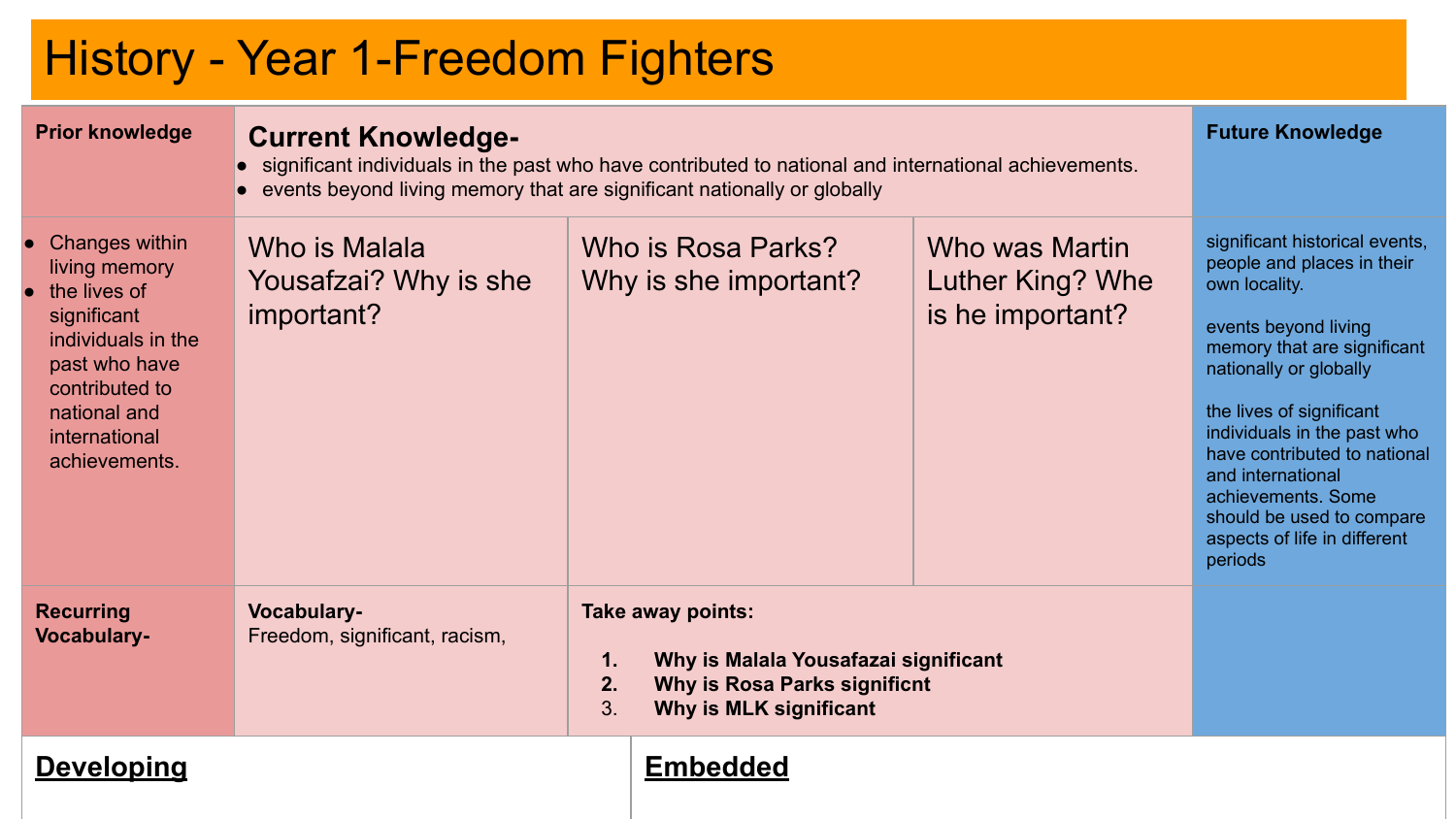#### History - Year 3- Stone Age to Bronze Age **Prior knowledge Current Knowledge-** changes in Britain from the Stone Age to the Iron Age **Future Future Knowledge** Tudors- events beyond living memory that are significant nationally or globally the lives of significant individuals in the past who have contributed to national and international achievements When does this time period fit into history? What did humans need to survive during the **Stone** Age? Why was Skara Brae important? What was Stone Age cave art? Why was copper mining so important to the Bronze Age people? **the achievements of the earliest civilizations – an overview of where and when the first civilizations appeared and a depth study of : The Indus Valley Recurring Vocabulary-Vocabulary- Take away points: 1. How did humans progress from the Stone Age to Bronze Age? 2. What were the key factors in human progression?** 3. **What was culture like in early human history?**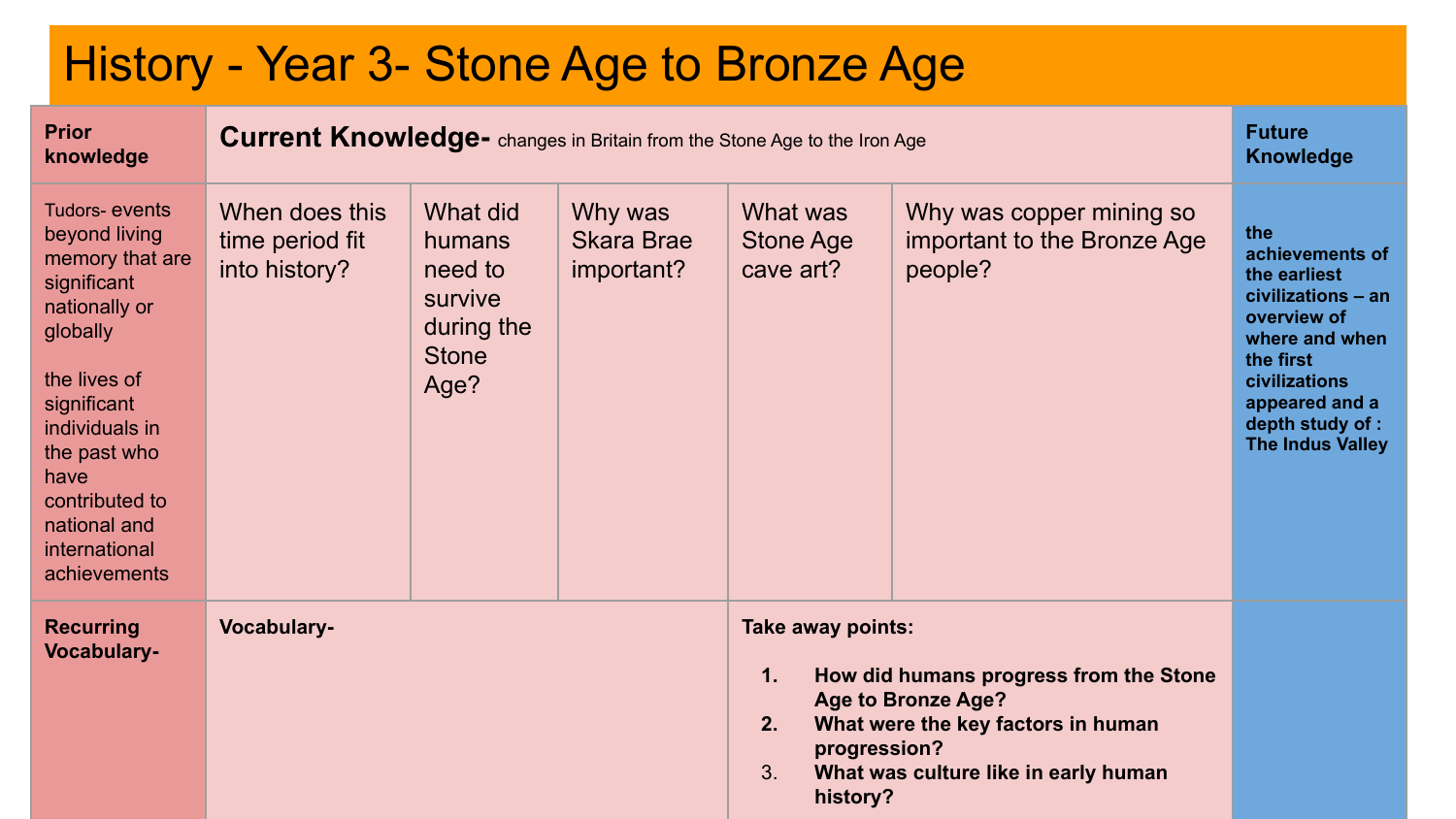# History -Year 1/2 - Remembrance

| <b>Prior knowledge</b>                                                                                                                                                                                                                                                                                                                                                                | <b>Current Knowledge-</b><br>events beyond living memory that are significant nationally or globally | <b>Future</b><br><b>Knowledge</b>                                                                                      |                                                                                                     |                                                                                                                                                                                                                                 |
|---------------------------------------------------------------------------------------------------------------------------------------------------------------------------------------------------------------------------------------------------------------------------------------------------------------------------------------------------------------------------------------|------------------------------------------------------------------------------------------------------|------------------------------------------------------------------------------------------------------------------------|-----------------------------------------------------------------------------------------------------|---------------------------------------------------------------------------------------------------------------------------------------------------------------------------------------------------------------------------------|
| significant historical<br>events, people and<br>places in their own<br>locality.<br>events beyond living<br>memory that are<br>significant nationally or<br>globally<br>the lives of significant<br>individuals in the past<br>who have contributed to<br>national and<br>international<br>achievements, Some<br>should be used to<br>compare aspects of life<br>in different periods | Why do we remember?<br>Link with understanding of<br>history                                         | Who do we remember?<br>Brief overview of great wars and how<br>many many people died. - place<br>events on timeline    | How do we<br>remember them?<br>Poppies, Remembrance<br>day, minutes silence,<br>remembrance parades | events beyond<br>living memory<br>that are<br>significant<br>nationally or<br>globally<br>the lives of<br>significant<br>individuals in the<br>past who have<br>contributed to<br>national and<br>international<br>achievements |
| <b>Recurring</b><br><b>Vocabulary-</b>                                                                                                                                                                                                                                                                                                                                                | Vocabulary-<br>Remembrance, poppies, war,<br>death, soldies, significant events                      | Take away points:<br>What is being remembered<br>1.<br>2.<br>How it is being remembered<br>3.<br>Why do we remember it |                                                                                                     |                                                                                                                                                                                                                                 |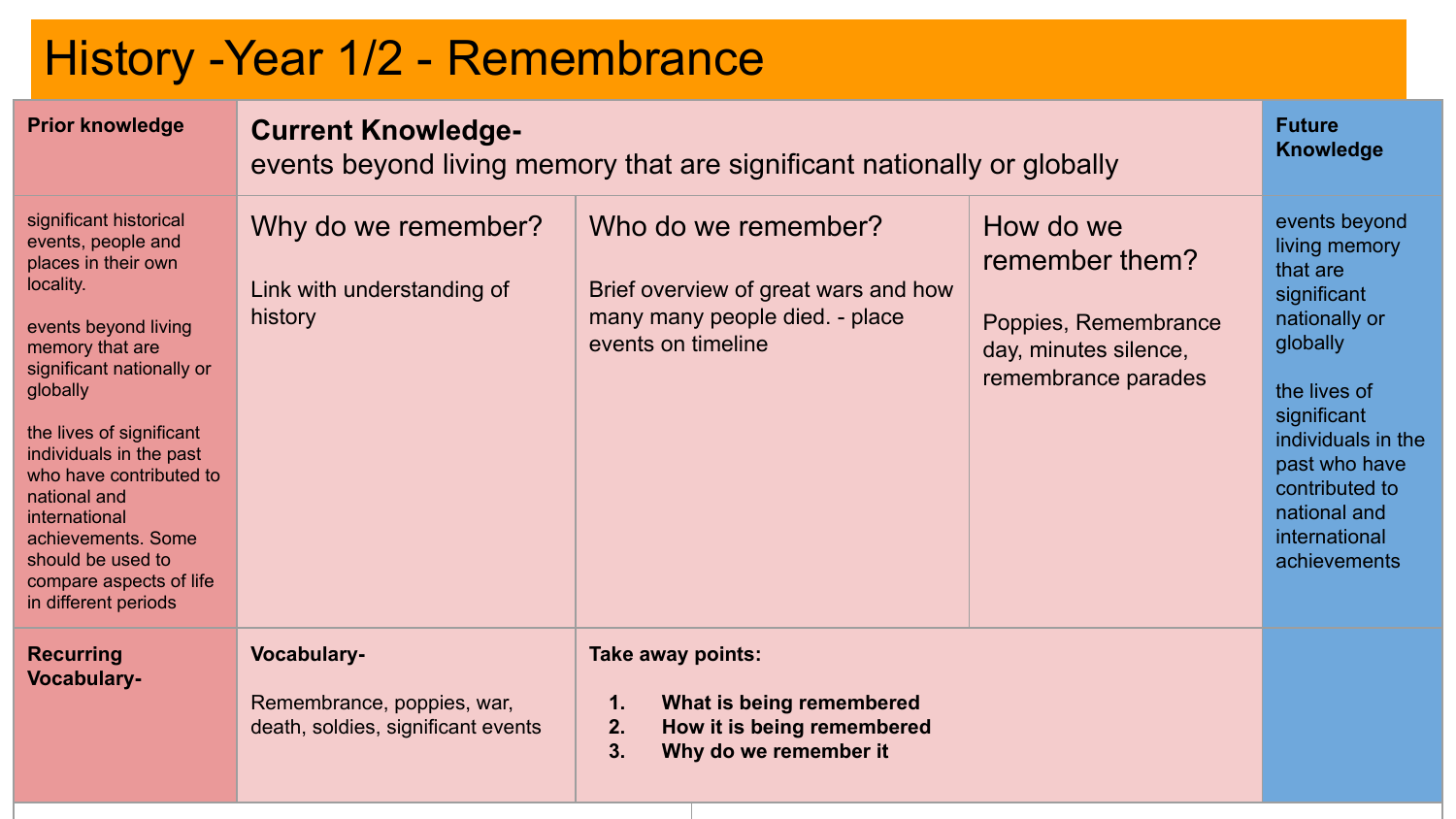#### History - Year 2- Explorers- Aviation

| <b>Prior knowledge</b>                                                                                                                                                                                              |                                                                                                                    | <b>Current Knowledge-</b><br>events beyond living memory that are significant nationally or globally<br>the lives of significant individuals in the past who have contributed to national and international achievements |                                                                                                                                                                            |                                                                     |                                                                                                                                                                                                                                 |  |  |
|---------------------------------------------------------------------------------------------------------------------------------------------------------------------------------------------------------------------|--------------------------------------------------------------------------------------------------------------------|--------------------------------------------------------------------------------------------------------------------------------------------------------------------------------------------------------------------------|----------------------------------------------------------------------------------------------------------------------------------------------------------------------------|---------------------------------------------------------------------|---------------------------------------------------------------------------------------------------------------------------------------------------------------------------------------------------------------------------------|--|--|
| events beyond living<br>memory that are<br>significant nationally<br>or globally<br>the lives of significant<br>individuals in the past<br>who have contributed<br>to national and<br>international<br>achievements | What was<br>life like in<br>the early<br>1900s?                                                                    | Who were the<br>Wright<br>brothers and<br>why are they<br>significant?                                                                                                                                                   | Who was<br><b>Amelia Earhart</b><br>and why is she<br>significant?                                                                                                         | How have planes and air travel<br>changed since the early<br>1900s? | events beyond<br>living memory<br>that are<br>significant<br>nationally or<br>globally<br>the lives of<br>significant<br>individuals in the<br>past who have<br>contributed to<br>national and<br>international<br>achievements |  |  |
| <b>Recurring</b><br><b>Vocabulary-past</b>                                                                                                                                                                          | <b>Vocabulary-</b> the Wright Brothers,<br>Aviation, Aeroplane, Amelia Earheart,<br>Travel, Past, 1903, 1937, 1932 |                                                                                                                                                                                                                          | Take away points:<br>What year was the first aeroplane invented?<br>$\mathbf{1}$ .<br>2.<br>Who invented the first aeroplane?<br>3.<br>Why is Amelia Earheart significant? |                                                                     |                                                                                                                                                                                                                                 |  |  |
| <b>Develoning</b>                                                                                                                                                                                                   |                                                                                                                    |                                                                                                                                                                                                                          |                                                                                                                                                                            | <b>Emhaddad</b>                                                     |                                                                                                                                                                                                                                 |  |  |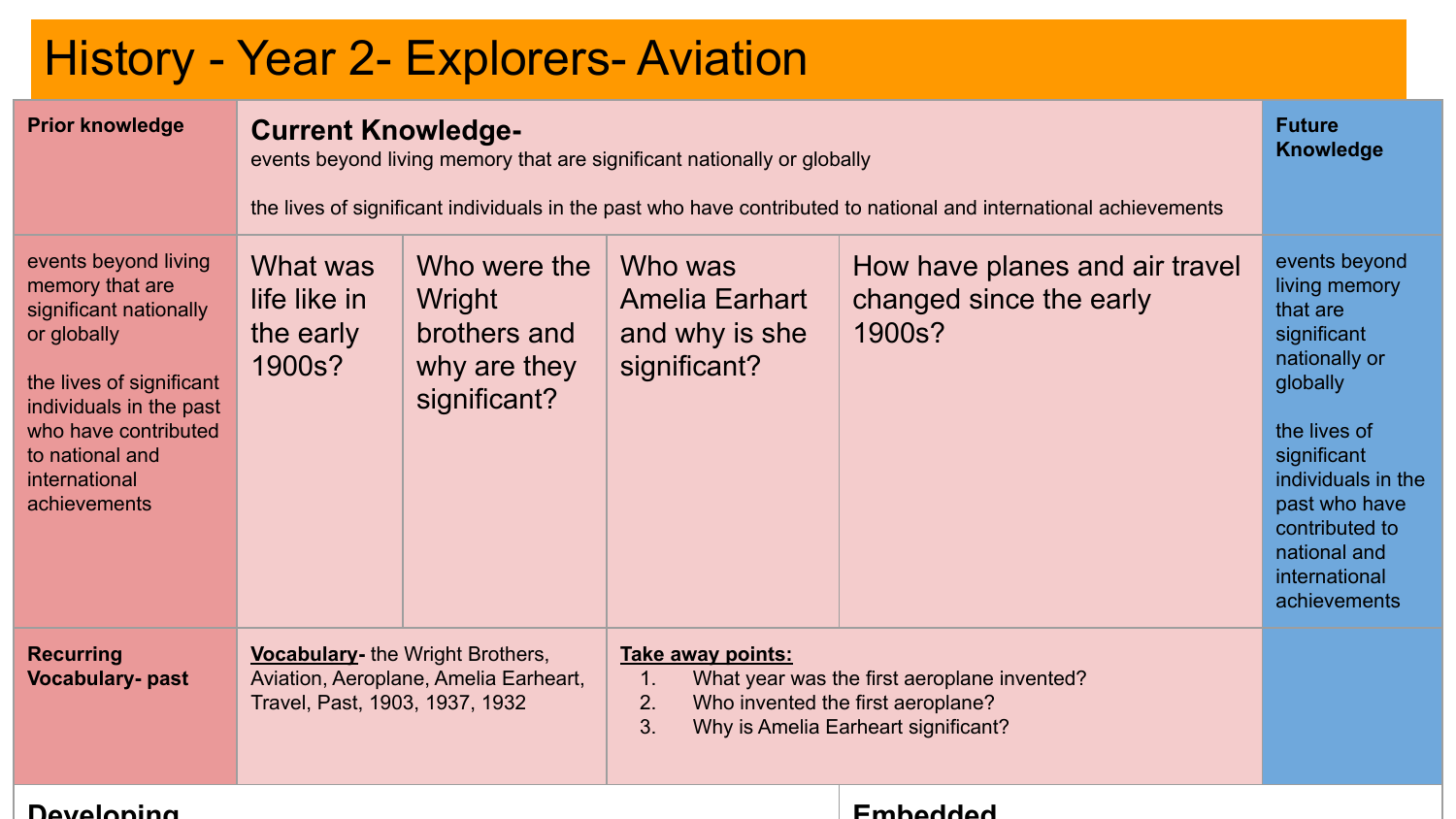# History -Year 2- Suffragettes

| <b>Prior knowledge</b>                                                        | <b>Current Knowledge-</b><br>events beyond living memory that are significant nationally or globally<br>the lives of significant individuals in the past who have contributed to national and international<br>achievements | <b>Future Knowledge</b>                                                                                                                                              |                                                                                                                                                                                                                     |
|-------------------------------------------------------------------------------|-----------------------------------------------------------------------------------------------------------------------------------------------------------------------------------------------------------------------------|----------------------------------------------------------------------------------------------------------------------------------------------------------------------|---------------------------------------------------------------------------------------------------------------------------------------------------------------------------------------------------------------------|
| events beyond living memory<br>that are significant nationally<br>or globally | Who were the suffragettes?                                                                                                                                                                                                  | How did the suffragettes make a<br>difference to life today?                                                                                                         | events beyond living<br>memory that are<br>significant nationally or<br>globally<br>the lives of significant<br>individuals in the past<br>who have contributed<br>to national and<br>international<br>achievements |
| <b>Recurring Vocabulary-</b>                                                  | Vocabulary: Suffragette, vote, Emmeline<br>Pankhurst, Women's Social and Political<br>Union, violence, hunger strike, Emily Davison,<br>protest, 1903, 1913, 1918                                                           | Take away points:<br>1.<br>Who was the leader of the Suffragette<br>movement?<br>What year did women get the vote?<br>2.<br>3.<br>What changes occurred as a result? | Vocabulary-<br>Tier 3                                                                                                                                                                                               |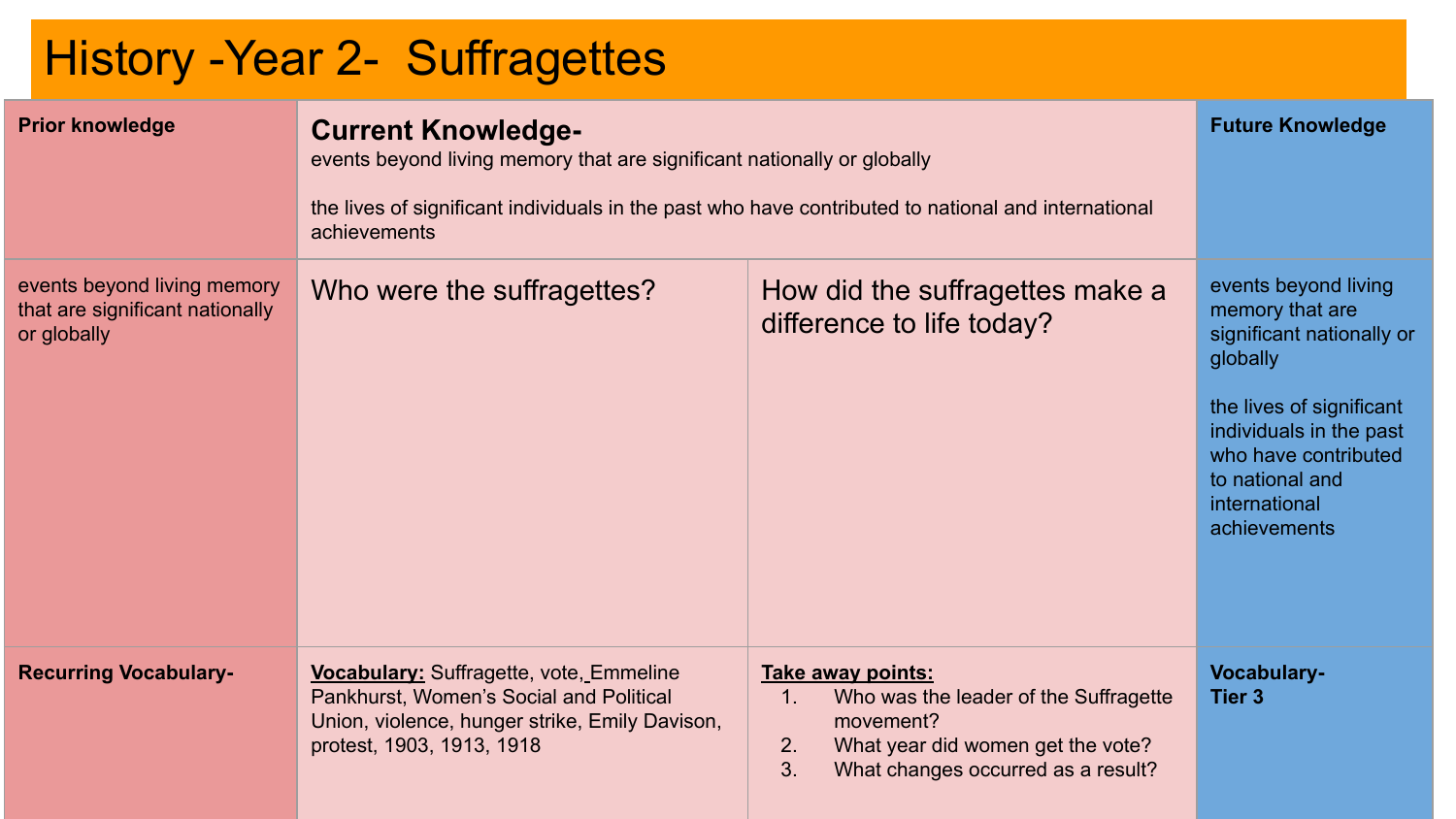# History - Year 2- Victorians

| <b>Prior knowledge</b>                                                           |                                                                                                                                                                                                                                    | <b>Current Knowledge-</b><br>events beyond living memory that are significant nationally or globally<br>the lives of significant individuals in the past who have contributed to national and international achievements |                                                        |                                                                                |                                                                                              |                                                                                                        |                                                                                                                                                                                                                                 |
|----------------------------------------------------------------------------------|------------------------------------------------------------------------------------------------------------------------------------------------------------------------------------------------------------------------------------|--------------------------------------------------------------------------------------------------------------------------------------------------------------------------------------------------------------------------|--------------------------------------------------------|--------------------------------------------------------------------------------|----------------------------------------------------------------------------------------------|--------------------------------------------------------------------------------------------------------|---------------------------------------------------------------------------------------------------------------------------------------------------------------------------------------------------------------------------------|
| events beyond living<br>memory that are<br>significant nationally<br>or globally | What are<br>the<br><b>Victorians</b><br>and where<br>do they fit<br>in history?                                                                                                                                                    | What was<br>life like in<br>the 18th<br>Century?                                                                                                                                                                         | What was<br>school like<br>in the<br>Victorian<br>era? | Who was<br><b>Florence</b><br>Nightingale<br>and why is<br>she<br>significant? | Who is Mary<br>Seacole and<br>why is she<br>significant?                                     | How is life<br>different today<br>and what<br>changes have<br>been made<br>since the<br>Victorian era? | events beyond<br>living memory<br>that are<br>significant<br>nationally or<br>globally<br>the lives of<br>significant<br>individuals in the<br>past who have<br>contributed to<br>national and<br>international<br>achievements |
| <b>Recurring</b><br><b>Vocabulary-</b>                                           | Vocabulary- Victorian, old fashioned, Queen<br>Victoria, Prince Albert, industrial, chimney<br>sweep, mangle, cane, slate and chalk,<br>dangerous conditions, Florence Nightingale,<br>Crimean war, nurse, Mary Seacole, 1837-1901 |                                                                                                                                                                                                                          |                                                        | Take away points:<br>1.<br>2.<br>3.<br>today?                                  | What date did the Victorian era begin?<br>How does life in the Victorian era compare to life | Who were Florence Nightingale and Mary Seacole?                                                        |                                                                                                                                                                                                                                 |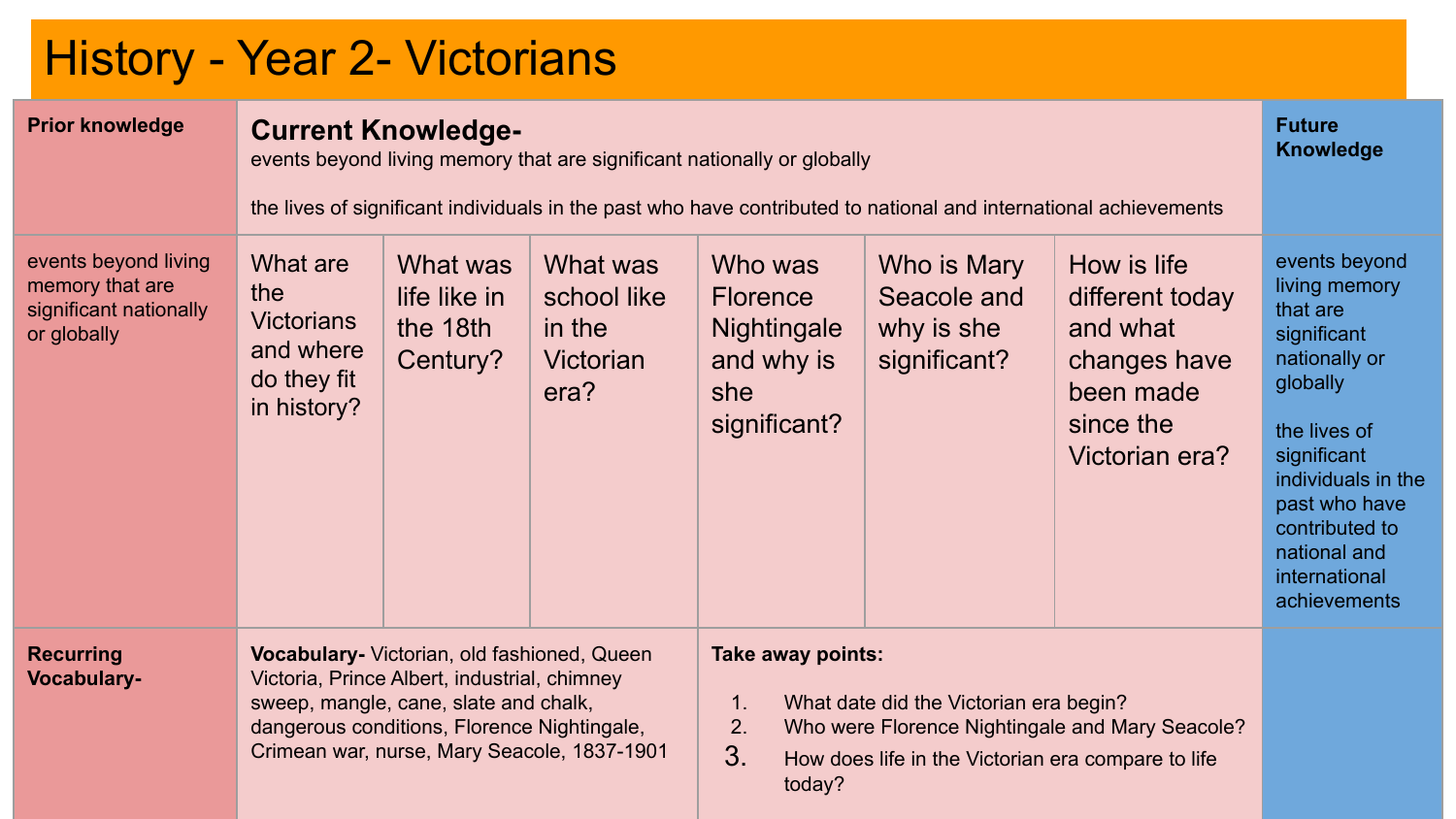# History - Year 2- Tudors

| <b>Prior knowledge</b>                                                                                                                                                                                              | <b>Current Knowledge-</b><br><b>Knowledge</b><br>events beyond living memory that are significant nationally or globally<br>the lives of significant individuals in the past who have contributed to national and international achievements |                                                                                                                                                                                                                                                                                                                       |                                                                                                        |                                                                  |                                                                                                                                                                 |                                                                |                                                                |
|---------------------------------------------------------------------------------------------------------------------------------------------------------------------------------------------------------------------|----------------------------------------------------------------------------------------------------------------------------------------------------------------------------------------------------------------------------------------------|-----------------------------------------------------------------------------------------------------------------------------------------------------------------------------------------------------------------------------------------------------------------------------------------------------------------------|--------------------------------------------------------------------------------------------------------|------------------------------------------------------------------|-----------------------------------------------------------------------------------------------------------------------------------------------------------------|----------------------------------------------------------------|----------------------------------------------------------------|
| events beyond living<br>memory that are<br>significant nationally<br>or globally<br>the lives of significant<br>individuals in the past<br>who have contributed<br>to national and<br>international<br>achievements | What are the<br><b>Tudors and</b><br>where do<br>they fit in<br>history?                                                                                                                                                                     | What was<br>life like in the<br>17th<br>Century?                                                                                                                                                                                                                                                                      | What was<br>London like<br>in the 17th<br>Century and<br>how is it<br>different to<br>London<br>today? | What are the<br>events of the<br><b>Great Fire of</b><br>London? | How do<br>we know<br>about the<br><b>Great Fire</b><br><b>of</b><br>London?                                                                                     | What changes<br>happened after<br>the Great Fire<br>of London? | changes in Britain<br>from the Stone<br>Age to the Iron<br>Age |
| <b>Recurring</b><br><b>Vocabulary-</b>                                                                                                                                                                              |                                                                                                                                                                                                                                              | Vocabulary- Tudor, King Henry, wives, Queen<br>Elizabeth 1st, 17th Century, 1485-1603, banquet,<br>wattle and daub, apothecary, blacksmith, rat-catcher,<br>gong farmer, scullery maid, spinster, chandler, 1666,<br>Great Fire of London, Thomas Farriner, Pudding<br>Lane, Samuel Pepys, King Charles, River Thames |                                                                                                        |                                                                  | Take away points:<br>When did the Great Fire of London occur?<br>1.<br>2.<br>How did the Great Fire of London begin?<br>3.<br>Why is Samuel Pepys so important? |                                                                |                                                                |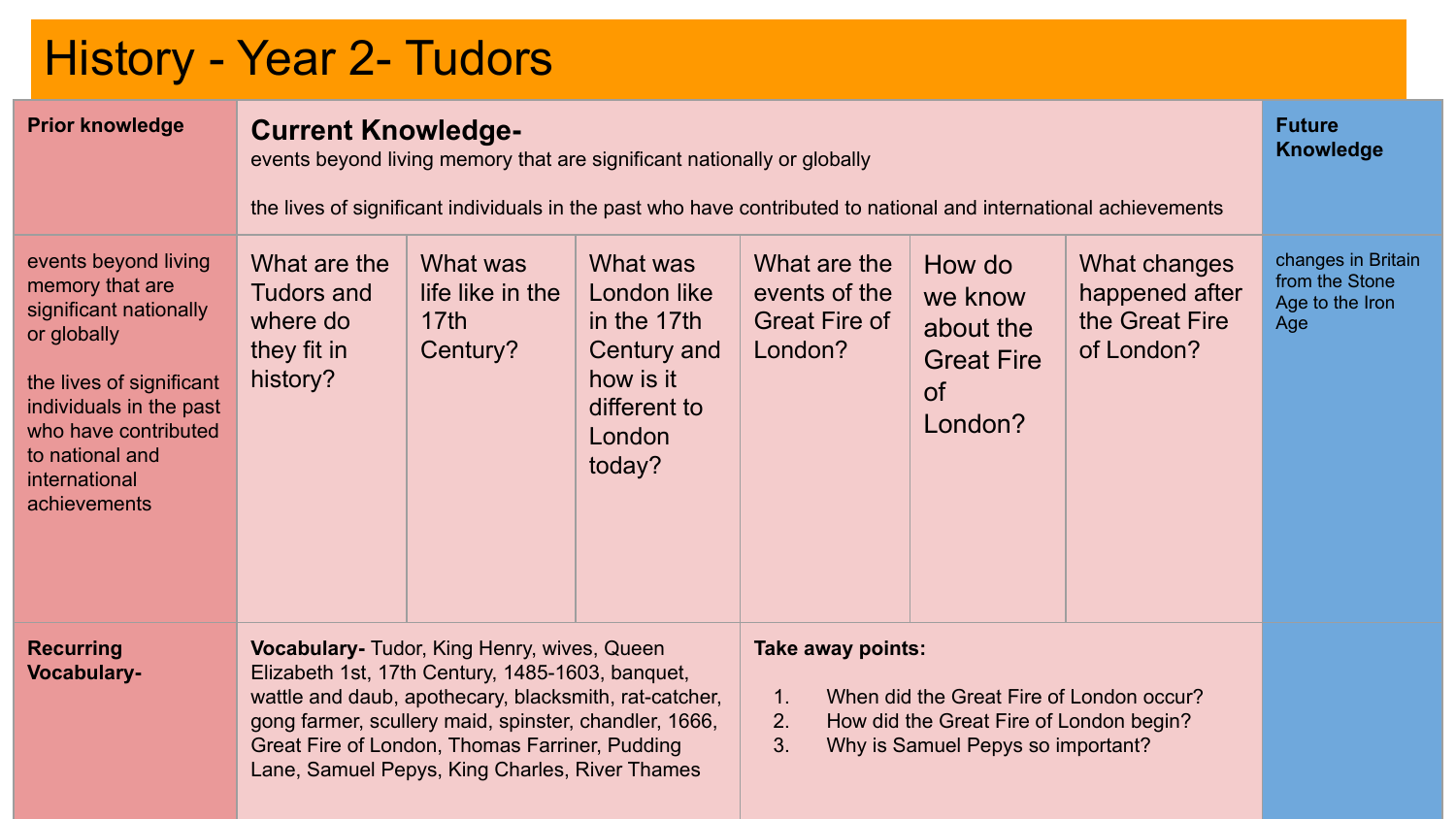### History - Year 3 - The Indus Valley

| <b>Prior</b><br>knowledge                   |                                                                            |                                                                  | <b>Current Knowledge-</b> the achievements of the earliest civilizations – an overview of where<br>and when the first civilizations appeared and a depth study of : The Indus Valley |                                                                  |                                                                                                                   |                                                                | <b>Future</b><br><b>Knowledge</b>                                                                    |
|---------------------------------------------|----------------------------------------------------------------------------|------------------------------------------------------------------|--------------------------------------------------------------------------------------------------------------------------------------------------------------------------------------|------------------------------------------------------------------|-------------------------------------------------------------------------------------------------------------------|----------------------------------------------------------------|------------------------------------------------------------------------------------------------------|
| changes in<br>Britain from the<br>Stone Age | Where and<br>when did the<br><b>Indus Valley</b><br>civilisation<br>exist? | What<br>significant<br>event<br>happened<br>during this<br>time? | What was it like<br>to live in the<br>Indus Valley?                                                                                                                                  | <b>Who</b><br>discovered<br>the Indus<br>Valley<br>civilisation? | What was life<br>like in the<br><b>Indus Valley</b><br>Civilisation?                                              | What can<br>we learn<br>from The<br>Indus valley<br>artefacts? | non-Europ<br>ean society<br>that<br>provides<br>contrasts<br>with British<br>- Ancient<br>Egyptians. |
| <b>Recurring</b><br><b>Vocabulary-</b>      | Vocabulary-                                                                |                                                                  |                                                                                                                                                                                      | Take away points:<br>1.<br>2.<br>study?<br>3.                    | What made the Indus Valley special?<br>Why can Ancient History be hard to<br>How are historical discoveries made? |                                                                |                                                                                                      |
| <b>Developing</b>                           |                                                                            |                                                                  |                                                                                                                                                                                      | <b>Embedded</b>                                                  |                                                                                                                   |                                                                |                                                                                                      |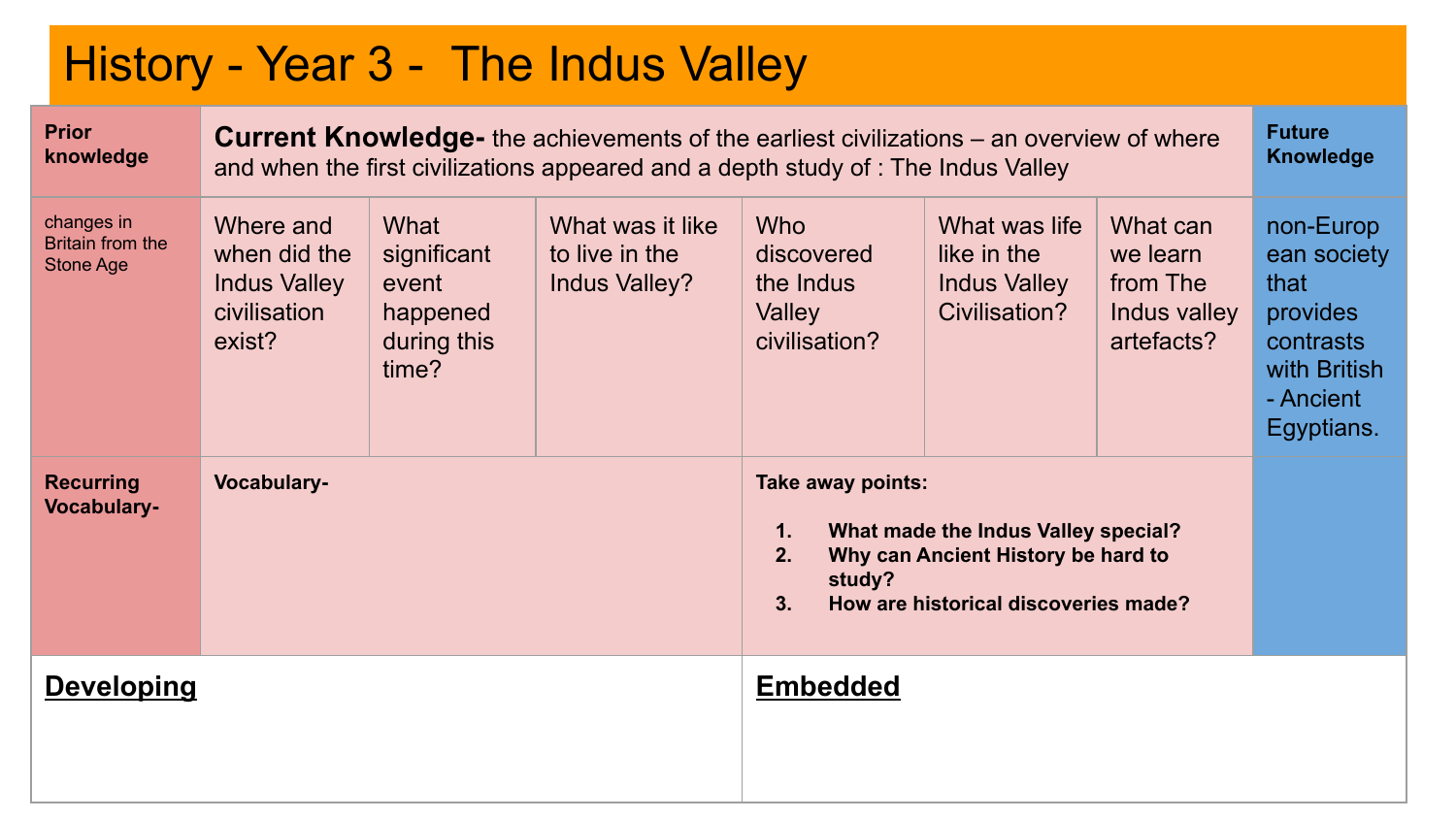### History - Year 3 - Ancient Egyptians

| <b>Prior</b><br>knowledge               |                                                                                   | Ancient Egyptians: 3000 - 1300 BC                                                         | <b>Current Knowledge-</b> a non-European society that provides contrasts with British history – |                                                                                       |                                                                                                                                                                              |                                                 | <b>Future</b><br><b>Knowledge</b> |
|-----------------------------------------|-----------------------------------------------------------------------------------|-------------------------------------------------------------------------------------------|-------------------------------------------------------------------------------------------------|---------------------------------------------------------------------------------------|------------------------------------------------------------------------------------------------------------------------------------------------------------------------------|-------------------------------------------------|-----------------------------------|
|                                         | Where do the<br>Ancient<br>Egyptians fit in<br>history?<br>chronological<br>order | Where were<br>the Ancient<br>Egyptians<br>located and<br>discovered?                      | What was life like<br>during the Ancient<br>Egyptians period?                                   | Who were the<br>Egyptian<br>Pharaohs and<br>Queens?                                   | What were<br><b>Ancient Egypt</b><br>arts and<br>culture?                                                                                                                    | Why did the<br>Ancient<br>Egyptians<br>decline? |                                   |
| <b>Reoccuring</b><br><b>Vocabulary-</b> |                                                                                   | Vocabulary- Nile River, Mummified, Hieroglyphics<br>Sacred, Tutankhamun, Pyramids of Giza |                                                                                                 | Take away points:<br>1 <sub>1</sub><br>long?<br>2.<br>time period?<br>3.<br>us today? | What was successful about the Ancient<br>Egyptian civilisation for it to survive so<br>How did life change within a civilisations<br>How have the Ancient Egyptians impacted |                                                 |                                   |
| <b>Developing</b>                       |                                                                                   |                                                                                           |                                                                                                 | <b>Embedded</b>                                                                       |                                                                                                                                                                              |                                                 |                                   |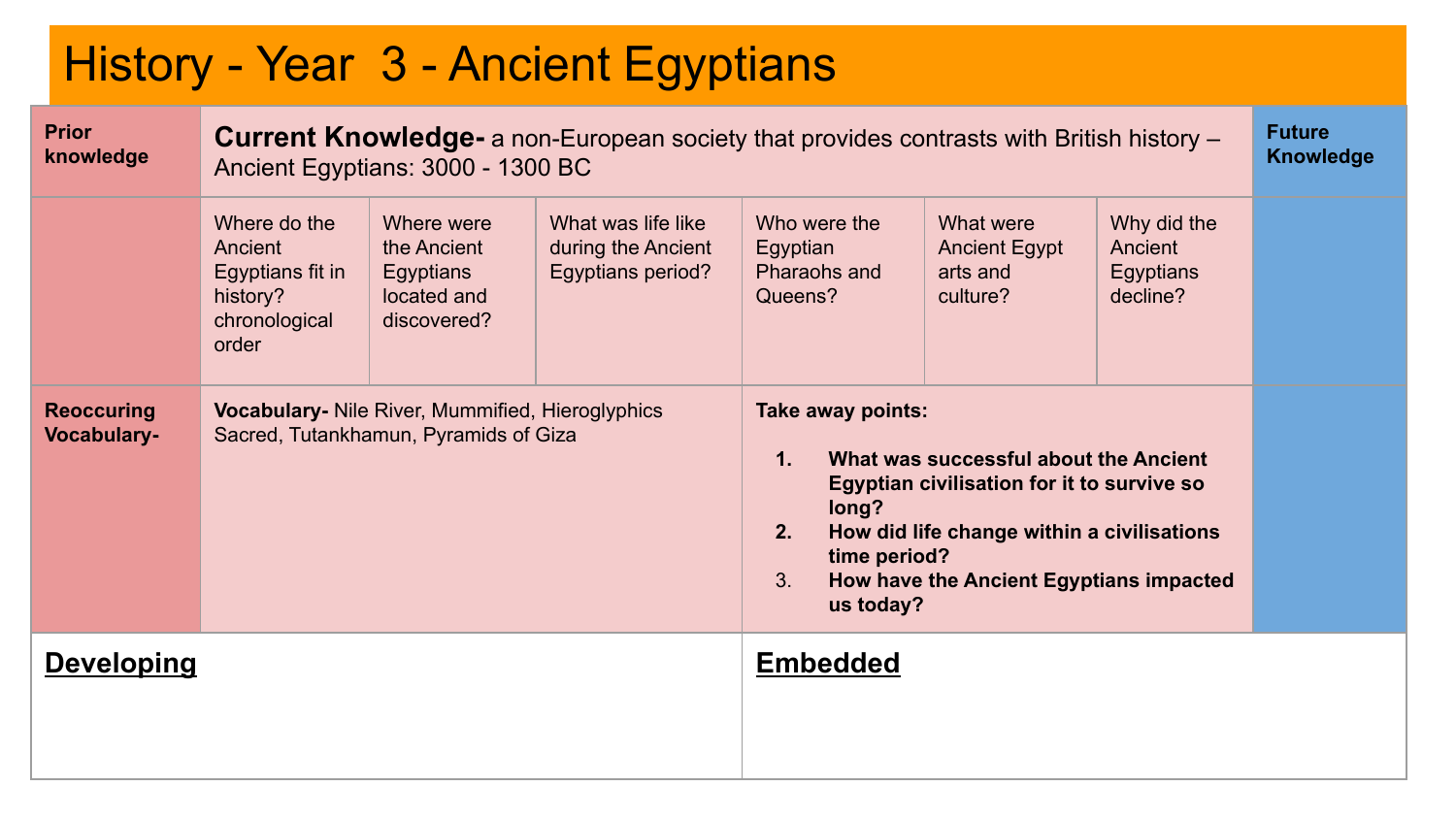#### History - Year 4 - The Indus Valley

| <b>Prior</b><br>knowledge                   | <b>Current Knowledge-</b> the achievements of the earliest civilizations – an overview of where<br>and when the first civilizations appeared and a depth study of : The Indus Valley |                                                                  |                                                     |                                                                                             |                                                                                                                                                                                |                                                                |                                                                                                                                    |  |
|---------------------------------------------|--------------------------------------------------------------------------------------------------------------------------------------------------------------------------------------|------------------------------------------------------------------|-----------------------------------------------------|---------------------------------------------------------------------------------------------|--------------------------------------------------------------------------------------------------------------------------------------------------------------------------------|----------------------------------------------------------------|------------------------------------------------------------------------------------------------------------------------------------|--|
| changes in<br>Britain from the<br>Stone Age | Where and<br>when did the<br><b>Indus Valley</b><br>civilisation<br>exist?                                                                                                           | What<br>significant<br>event<br>happened<br>during this<br>time? | What was it like<br>to live in the<br>Indus Valley? | <b>Who</b><br>discovered<br>the Indus<br>Valley<br>civilisation?                            | What was life<br>like in the<br><b>Indus Valley</b><br>Civilisation?                                                                                                           | What can<br>we learn<br>from The<br>Indus valley<br>artefacts? | non-Europ<br>ean society<br>that<br>provides<br>contrasts<br>with British<br>history $-$<br>The Shang<br><b>Dynasty</b><br>(China) |  |
| <b>Recurring</b><br>Vocabulary-             | Vocabulary-                                                                                                                                                                          |                                                                  |                                                     | Take away points:<br>$\mathbf{1}$ .<br>exist?<br>2.<br>Valley child.<br>3.<br>everyday life | When did the Indus Valley Civilisation<br>What was a typical day like for an Indus<br>Explain how the artefacts tell us that the<br>Indus Valley Civilisation differs from our |                                                                |                                                                                                                                    |  |
| <b>Dovoloning</b>                           |                                                                                                                                                                                      |                                                                  |                                                     | Emhoddod                                                                                    |                                                                                                                                                                                |                                                                |                                                                                                                                    |  |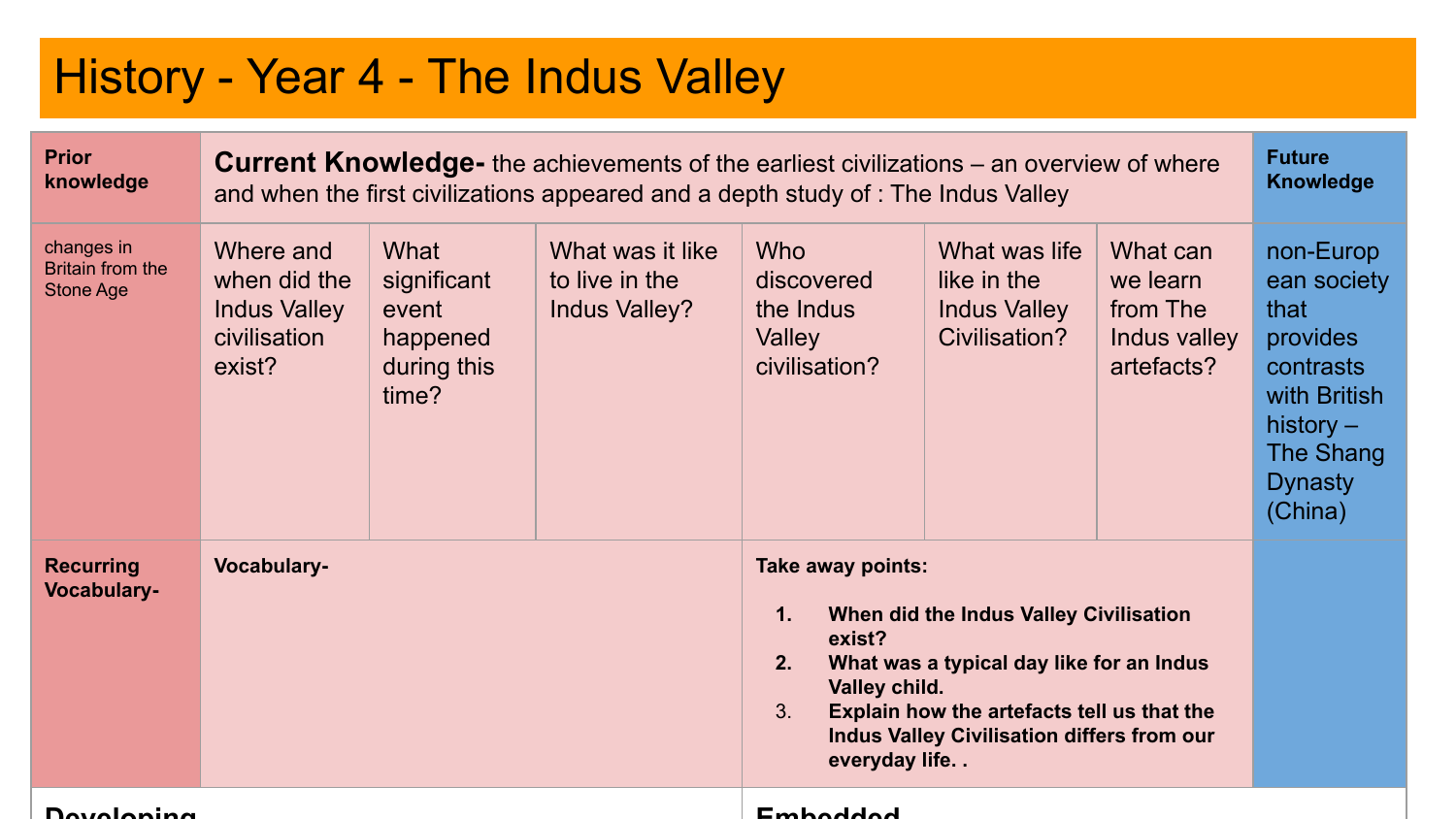### History - Year 4 - Ancient Egyptians

| <b>Prior</b><br>knowledge                             | <b>Current Knowledge-</b> a non-European society that provides contrasts with British history –<br>Ancient Egyptians: 3000 - 1300 BC |                                                                                           |                                                               |                                                                                                                                                                     |                                                                                                                                                                                     |  |  |  |
|-------------------------------------------------------|--------------------------------------------------------------------------------------------------------------------------------------|-------------------------------------------------------------------------------------------|---------------------------------------------------------------|---------------------------------------------------------------------------------------------------------------------------------------------------------------------|-------------------------------------------------------------------------------------------------------------------------------------------------------------------------------------|--|--|--|
| Changes in<br>Britain from the<br><b>Indus Valley</b> | Where do the<br>Ancient<br>Egyptians fit in<br>history?<br>chronological<br>order                                                    | Where were<br>the Ancient<br>Egyptians<br>located and<br>discovered?                      | What was life like<br>during the Ancient<br>Egyptians period? | Who were the<br>What were<br>Why did the<br>Ancient<br>Egyptian<br><b>Ancient Egypt</b><br>Pharaohs and<br>arts and<br>Egyptians<br>decline?<br>Queens?<br>culture? |                                                                                                                                                                                     |  |  |  |
| <b>Reoccuring</b><br><b>Vocabulary-</b>               |                                                                                                                                      | Vocabulary- Nile River, Mummified, Hieroglyphics<br>Sacred, Tutankhamun, Pyramids of Giza |                                                               | Take away points:<br>1.<br>2 <sub>1</sub><br>3 <sub>1</sub><br>mummified.                                                                                           | Name and explain three ways rich and<br>poor Egyptians differed.<br>Who were Tutankhamun and Cleopatra<br>and why were they important?<br><b>Explain why and how Egyptians were</b> |  |  |  |
| <b>Developing</b>                                     |                                                                                                                                      |                                                                                           |                                                               | <b>Embedded</b>                                                                                                                                                     |                                                                                                                                                                                     |  |  |  |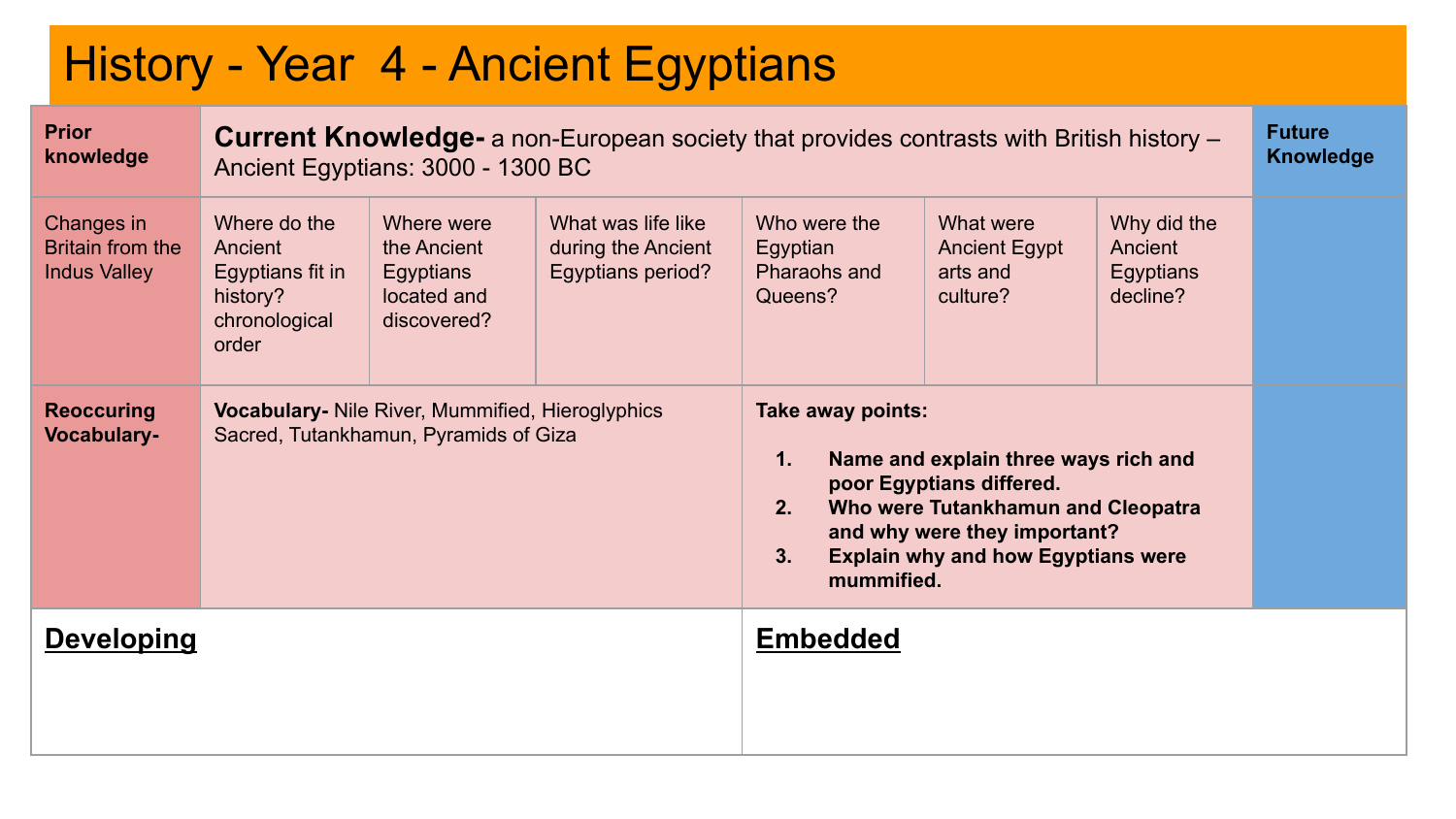### History - Year 4 - The Early Chinese Dynasties (Shang/Zhou)

| <b>Prior</b><br>knowledge              | <b>Current Knowledge-</b> a non-European society that provides contrasts with British history –<br>The Shang and Zhou Dynasty 1800 - 256 BC. |                                                                              |                                                   |                                                                                   |                                                                                                                   |                                                                         |  |  |
|----------------------------------------|----------------------------------------------------------------------------------------------------------------------------------------------|------------------------------------------------------------------------------|---------------------------------------------------|-----------------------------------------------------------------------------------|-------------------------------------------------------------------------------------------------------------------|-------------------------------------------------------------------------|--|--|
|                                        | Where do the<br>Chinese<br>Dynasties fit in<br>history?<br>Chronological<br>order.                                                           | Where were<br>the Chinese<br><b>Dynasties</b><br>established<br>and located? | What was life<br>like during this<br>time period? | Who were the<br>significant<br>rulers of this<br>time period?                     | What were<br>Chinese<br>Dynasty arts<br>and<br>cultures?                                                          | Why did the<br>Shang and<br><b>Zhou</b><br><b>Dynasties</b><br>decline? |  |  |
| <b>Recurring</b><br><b>Vocabulary-</b> | China                                                                                                                                        | Vocabulary- The Terracotta Army, The Great Wall of                           |                                                   | Take away points:<br>1.<br>life like?<br>2.<br>significant?<br>3.<br>significant? | When were they established and what was<br>Who was Fu Hao and why was she so<br>Why is The Great Wall of China so |                                                                         |  |  |
| <b>Developing</b>                      |                                                                                                                                              |                                                                              |                                                   | <b>Embedded</b>                                                                   |                                                                                                                   |                                                                         |  |  |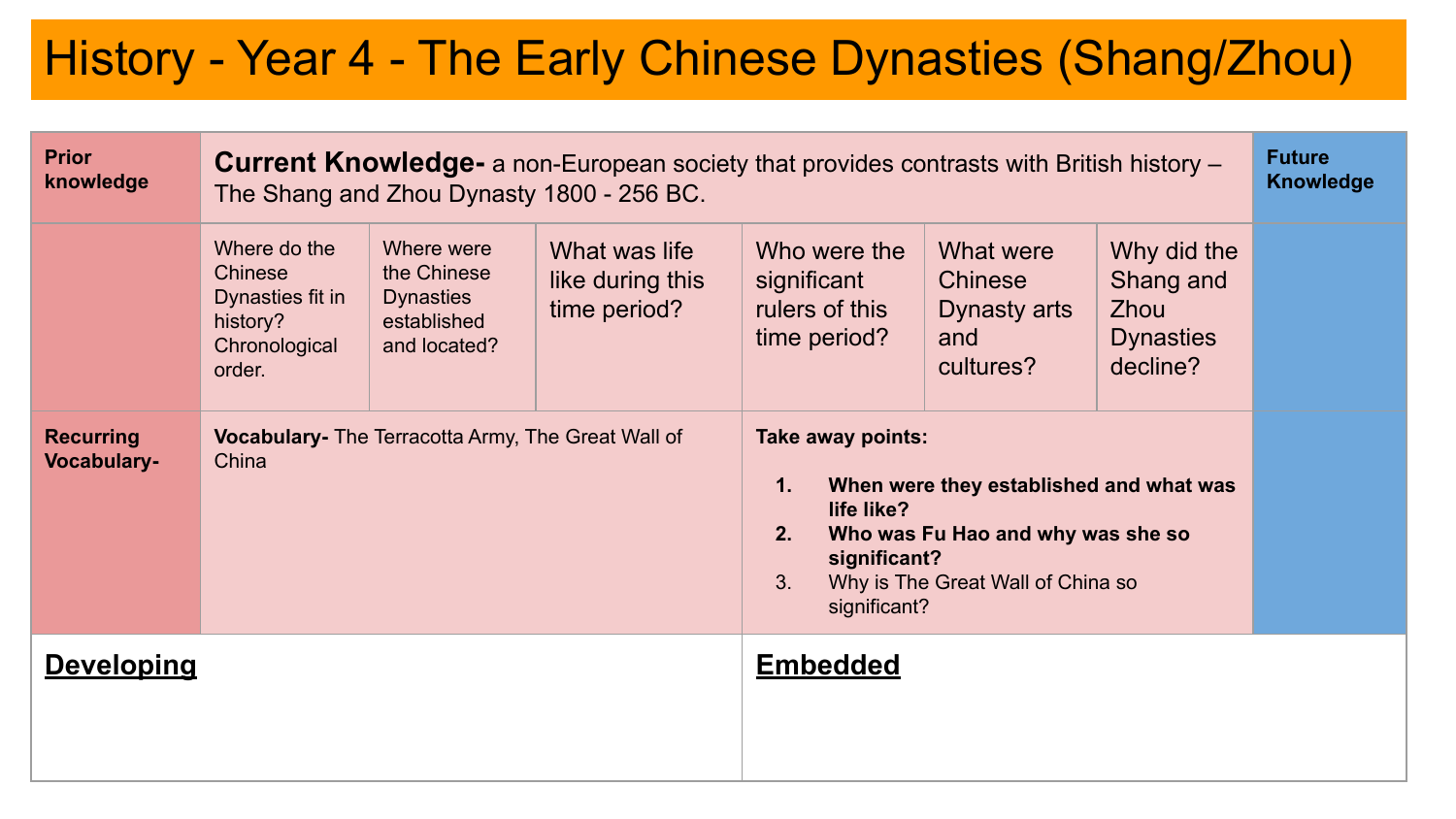#### History - Year 5 - Ancient Greece **Prior knowledge Current Knowledge-** Ancient Greece – a study of Greek life and achievements and their influence on the western world **Future Knowledge** The Indus Valley Where does Ancient Greece fit in history? chronological order Where is Greece and how did the Empire form develop? What was life like in Ancient Greece? What have they taught us about Democracy? What have they taught us about the Olympics? What others things are the Ancient **Greeks** famous for? A non-Europea n society that provides contrasts with British history – Mayan civilization c. AD 900; **Recurring Vocabulary-Vocabulary-** Empire, expansion, locate, atlas, capital city, Soldiers, poverty, scholars, farmland, sacred buildings, temples, chiton, tunics, Democracy, city state, voting , Olympics, Olympia, Javelin, wrestling, spectators Architecture, philosophy, toga, slave Myth and legends **Take away points: 1. How was life in Ancient Greece different to ours? 2. How different was life for boys and girls? 3. What is democracy? Developing Embedded**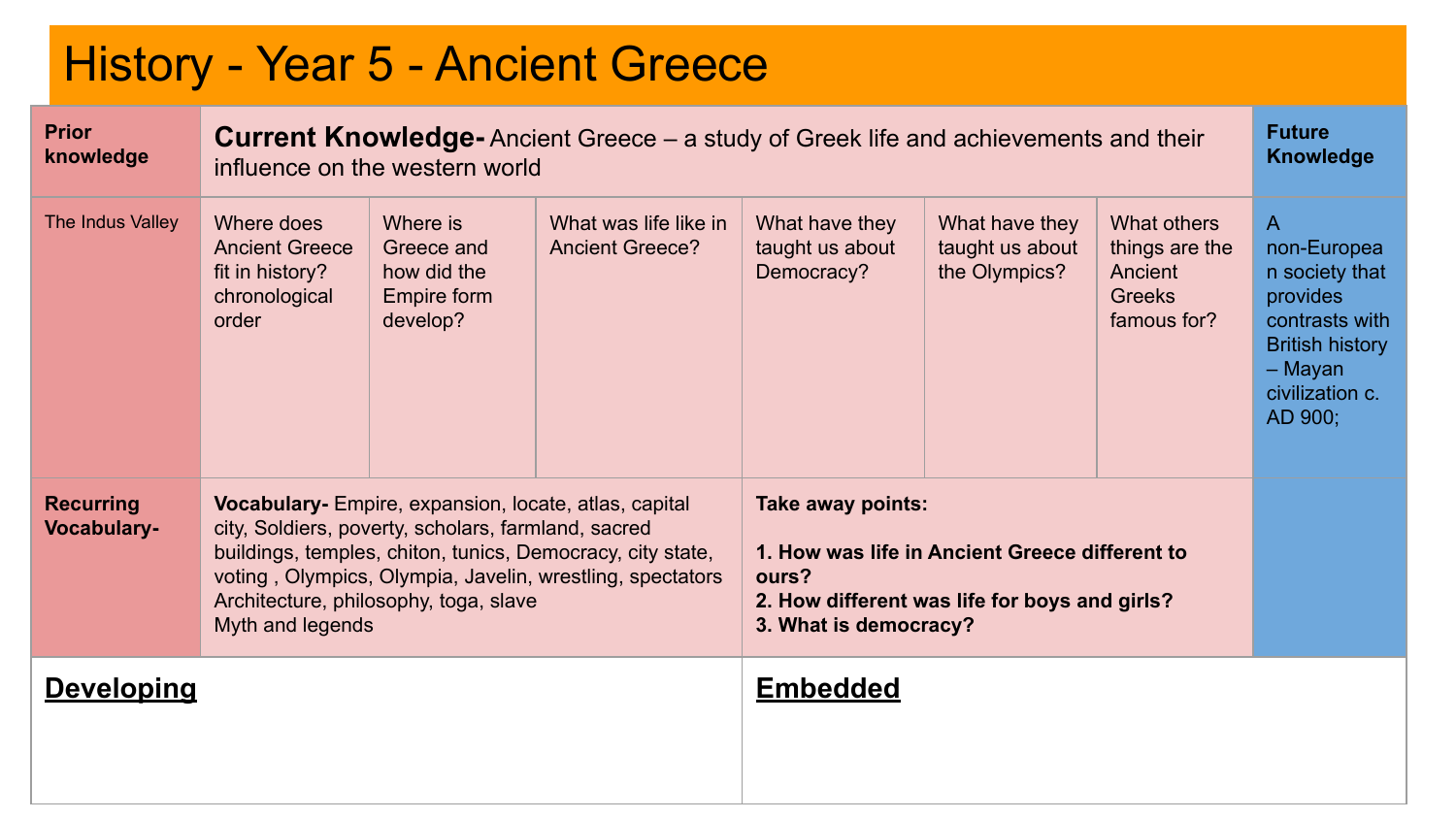### History - Year 5 - Mayan Civilisation

| <b>Prior</b><br>knowledge                                                                                          | <b>Current Knowledge-</b> a non-European society that provides contrasts with British history –<br>Mayan civilization c. 900 - 300 bc                               |                                                    |                                                   |                                            |                                                                                                                       |                                                  |            |
|--------------------------------------------------------------------------------------------------------------------|---------------------------------------------------------------------------------------------------------------------------------------------------------------------|----------------------------------------------------|---------------------------------------------------|--------------------------------------------|-----------------------------------------------------------------------------------------------------------------------|--------------------------------------------------|------------|
| Ancient Greece -<br>a study of Greek<br>life and<br>achievements<br>and their<br>influence on the<br>western world | Where does<br>the Mayans<br>civilisation fit in<br>history?<br>chronological<br>order                                                                               | Where was the<br>Mayan<br>civilization<br>located? | What was life like<br>during the Mayan<br>period? | What were the<br>Mayan cities of<br>stone? | What were the<br>Mayan arts and<br>culture?                                                                           | Why did the<br>Mayan<br>civilisation<br>decline? | The Romans |
| <b>Reoccuring</b><br><b>Vocabulary-</b>                                                                            | Vocabulary-<br>Temple, sacrifice, blood sport, Yucatan, Chichen Itza,<br>pyramid, Tulum, ritual, astronomy, maize, conquistador,<br>causeway, calendar, city-state, |                                                    |                                                   | Take away points:<br>1.<br>2.<br>3.        | Where was the Mayan civilisation?<br>How was Mayan life different to ours?<br>How did the Mayan civilisation decline? |                                                  |            |
| <b>Developing</b>                                                                                                  |                                                                                                                                                                     |                                                    |                                                   | <b>Embedded</b>                            |                                                                                                                       |                                                  |            |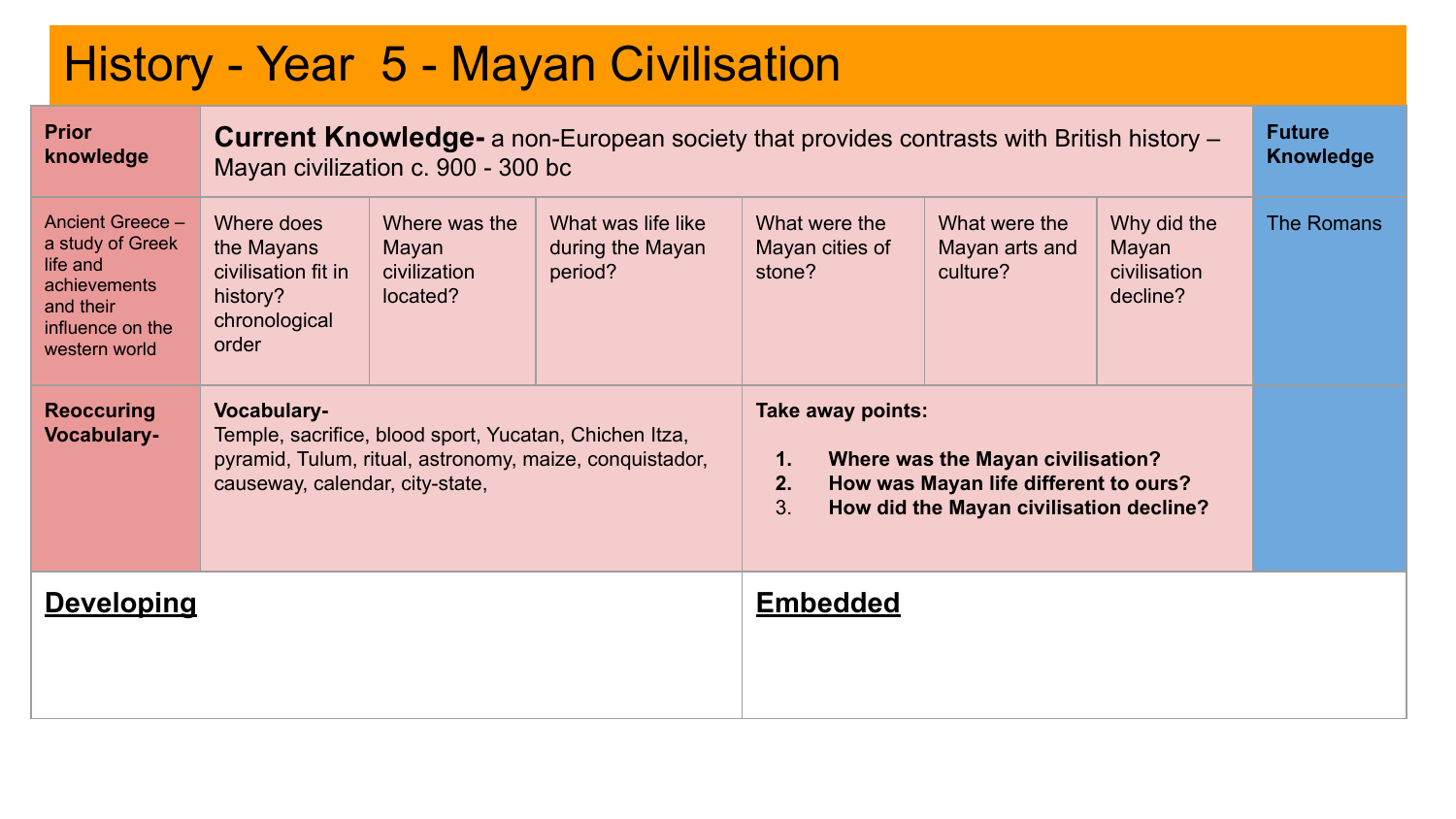#### History - Year 5 - Romans

| <b>Prior</b><br>knowledge                                                                                                                     | <b>Current Knowledge-</b> the Roman Empire and its impact on Britain                                                                                                                      | <b>Future</b><br><b>Knowledge</b>                                                                          |                                                                                                                        |                                                                             |                                                         |
|-----------------------------------------------------------------------------------------------------------------------------------------------|-------------------------------------------------------------------------------------------------------------------------------------------------------------------------------------------|------------------------------------------------------------------------------------------------------------|------------------------------------------------------------------------------------------------------------------------|-----------------------------------------------------------------------------|---------------------------------------------------------|
| a non-European<br>society that<br>provides<br>contrasts with<br><b>British history -</b><br><b>Mayan</b><br>civilization c.<br>$900 - 300$ bc | Where does the Roman<br>civilisation fit in history?<br>chronological order<br>How are where is the<br>Roman Empire begin?                                                                | Who were the famous<br>Romans?<br>What impact did they<br>have?                                            | What was life like during<br>the Roman times? Food,<br>Buildings, Jobs, Education,<br>Slavery, Gladiators,<br>Religion | What have we learnt<br>from the Romans?                                     | Britain's<br>settlement by<br>Anglo-Saxons<br>and Scots |
| <b>Reoccuring</b><br>Vocabulary-                                                                                                              | Vocabulary-Italy/conquering, Invasion of Britain,<br>Underfloor heating- Baths, Invasion, Roads, The<br>Roman Numerals, The First Newspaper., Modern<br>Plumbing and Sanitary Management. | Julius Cesar, Augustus, Claudius, Hadian, Spartacus,<br>Boudicca, Aqueducts, Concrete/building structures, | Take away points:<br>$\mathbf{1}$ .<br>2.<br>What made Rome a successful<br>civilisation?<br>3.                        | How was Roman life different to ours?<br>How have the Romans influenced us? |                                                         |
| <b>Developing</b>                                                                                                                             |                                                                                                                                                                                           |                                                                                                            | <b>Embedded</b>                                                                                                        |                                                                             |                                                         |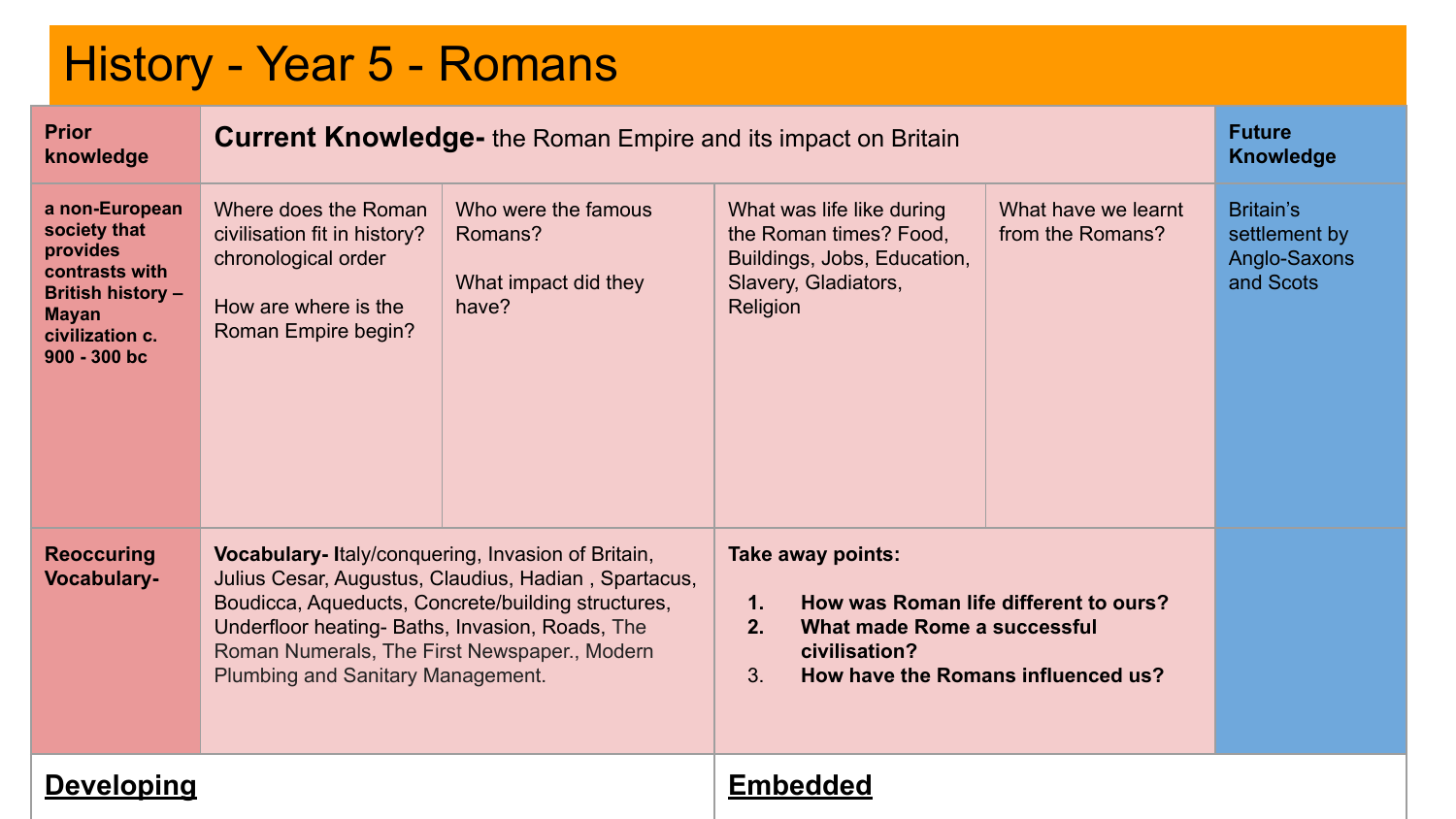| History - Year 6- Anglo- Saxons and Scots                  |                                                                                                                                                                                                                                                                                                                                                                                                                                                                                                                                                                                                                                                                                                                                                                                                                                                                                                                                                                                                           |                                                                                   |                                                                              |                                                                      |                                                         |                                                                                                            |                                           |                                                                                                                                                                       |  |  |
|------------------------------------------------------------|-----------------------------------------------------------------------------------------------------------------------------------------------------------------------------------------------------------------------------------------------------------------------------------------------------------------------------------------------------------------------------------------------------------------------------------------------------------------------------------------------------------------------------------------------------------------------------------------------------------------------------------------------------------------------------------------------------------------------------------------------------------------------------------------------------------------------------------------------------------------------------------------------------------------------------------------------------------------------------------------------------------|-----------------------------------------------------------------------------------|------------------------------------------------------------------------------|----------------------------------------------------------------------|---------------------------------------------------------|------------------------------------------------------------------------------------------------------------|-------------------------------------------|-----------------------------------------------------------------------------------------------------------------------------------------------------------------------|--|--|
| <b>Prior</b><br>knowledge                                  |                                                                                                                                                                                                                                                                                                                                                                                                                                                                                                                                                                                                                                                                                                                                                                                                                                                                                                                                                                                                           | <b>Current Knowledge-</b> Britain's settlement by Anglo-Saxons and Scots          |                                                                              |                                                                      |                                                         |                                                                                                            |                                           |                                                                                                                                                                       |  |  |
| the Roman<br><b>Empire and</b><br>its impact<br>on Britain | How, when<br>and why did<br>the<br>Anglo-Saxo<br>ns and<br><b>Scots</b><br>invade<br><b>Britain and</b><br>where did<br>they come<br>from?                                                                                                                                                                                                                                                                                                                                                                                                                                                                                                                                                                                                                                                                                                                                                                                                                                                                | Where did<br>the<br>Anglo-Saxo<br>ns and<br><b>Scots</b><br>settle?<br>(kingdoms) | How did the<br>Anglo-Saxons<br>change<br>Britain?<br>(language,<br>religion) | How did<br>Christianity<br>affect life in<br>Anglo-Saxon<br>Britain? | What was<br>life like in<br>Anglo-<br>Saxon<br>Britain? | How did art<br>and culture<br>develop<br>during<br>Anglo-Saxo<br>n times?<br>(runes/jewel<br>lery/clothes) | Was King<br>Arthur<br>really a<br>legend? | the Viking<br>and<br>Anglo-Saxo<br>n struggle<br>for the<br>Kingdom of<br>England to<br>the time of<br><b>Edward the</b><br>Confessor<br><b>Examples</b><br>(non-stat |  |  |
| <b>Reoccuring</b><br><b>Vocabulary-</b>                    | Vocabulary-Angles, Jutes, Saxons, Frisians, Scotti, Picts, Romans,<br>Take away points:<br>King Vortigern, Britain, Denmark, Germany, Holland, invade, invaders,<br>invasions, Angle Land, Anglo-Saxons, native Britons, raids,<br>1.<br>Know where the Anglo-Saxons and<br>Germanic tribe, Settlement, conquest, invade, invaders, kingdom,<br><b>Scots came from</b><br>unify, Essex, Sussex, Wessex, East Anglia, Mercia, Kent,<br>2.<br>Know how life changed in Britain -<br>Northumbria, Pagans, paganism, Thunor, Tiw, Eostre, Blodmonath,<br>know what it was like in<br>Eostremonath, Modraniht, christianity, conversion, monk, monastery,<br><b>Anglo-Saxon times</b><br>3.<br>Columba, Augustine, Lindisfarne, missionary, Archbishop, illuminated<br>Know where they settled<br>manuscript, Plough, crop, livestock, settlement, timber, thatch, dye,<br>linen, weave, hurdles, Runes, manuscripts, artefacts, Sutton Hoo,<br>brooch, jewellery, noble, ceremonial, archaeologist, excavate, |                                                                                   |                                                                              |                                                                      |                                                         |                                                                                                            |                                           |                                                                                                                                                                       |  |  |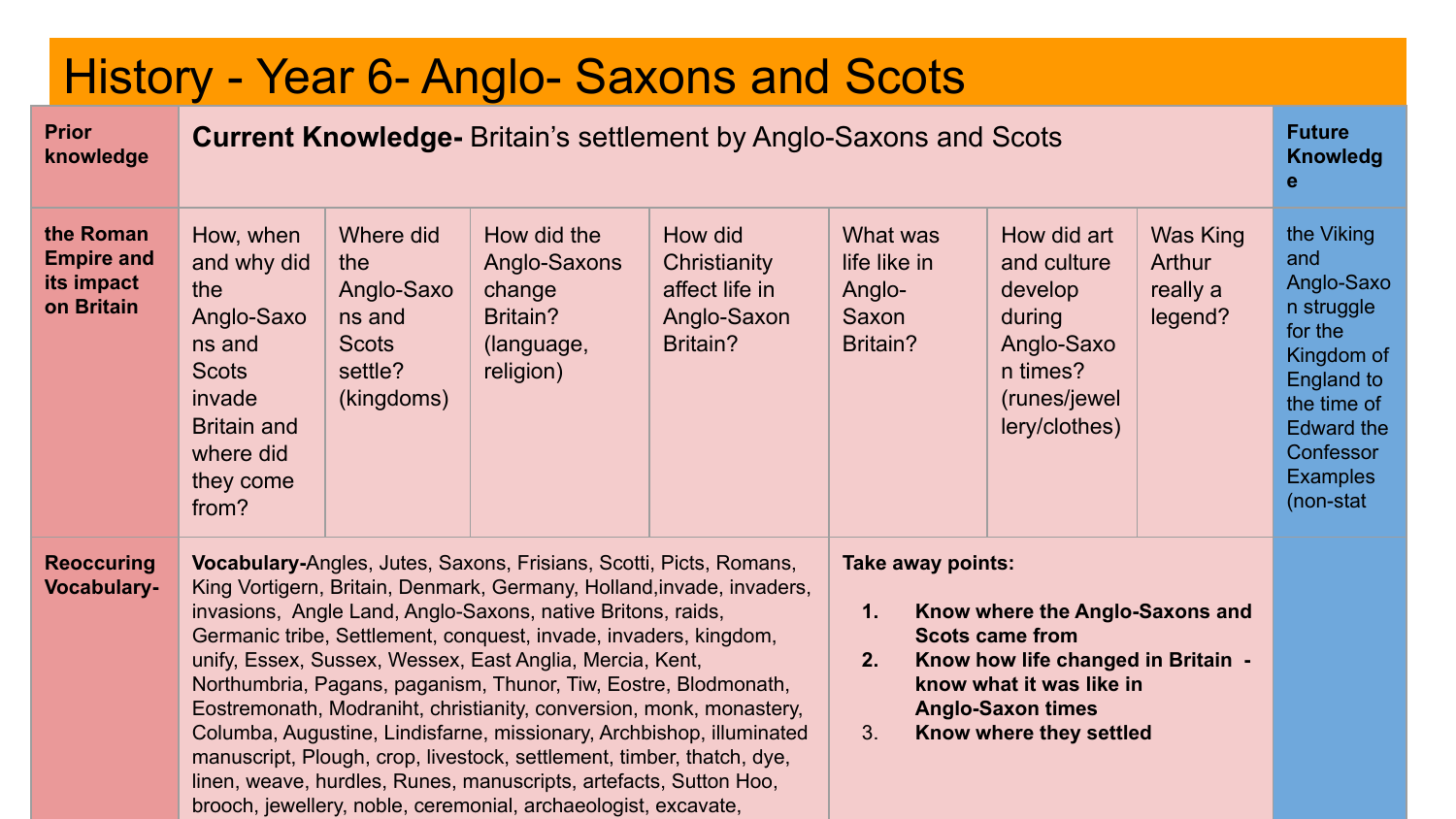|                                                         |                                                                              |                                                                                                                                                                                                                                                                                                                                                                                                                                                                                  | History - Year 6- Anglo- Saxon and Vikings                                                 |                                       |                                                                                                                   |                                                               |                                                                                                                                |  |  |  |  |
|---------------------------------------------------------|------------------------------------------------------------------------------|----------------------------------------------------------------------------------------------------------------------------------------------------------------------------------------------------------------------------------------------------------------------------------------------------------------------------------------------------------------------------------------------------------------------------------------------------------------------------------|--------------------------------------------------------------------------------------------|---------------------------------------|-------------------------------------------------------------------------------------------------------------------|---------------------------------------------------------------|--------------------------------------------------------------------------------------------------------------------------------|--|--|--|--|
| <b>Prior knowledge</b>                                  |                                                                              | <b>Future</b><br><b>Current Knowledge-</b> the Viking and Anglo-Saxon struggle for the Kingdom of England to the time<br><b>Knowledge</b><br>of Edward the Confessor                                                                                                                                                                                                                                                                                                             |                                                                                            |                                       |                                                                                                                   |                                                               |                                                                                                                                |  |  |  |  |
| Britain's<br>settlement by<br>Anglo-Saxons<br>and Scots | Where did the<br>Vikings come<br>from and why<br>did they invade<br>Britain? | How did the<br>Kings of Britain<br>deal with the<br>Viking invasion?                                                                                                                                                                                                                                                                                                                                                                                                             | How did the<br><b>Vikings and</b><br>Anglo-Saxons<br>coexist?<br>What was the<br>Danegeld? | How did the Vikings<br>live and work? |                                                                                                                   | How did the<br>last<br>Anglo-Saxon<br>kings shape<br>Britain? | a study of an<br>aspect or theme<br>in British history<br>that extends<br>pupils'<br>chronological<br>knowledge<br>beyond 1066 |  |  |  |  |
| <b>Reoccuring</b><br><b>Vocabulary-</b>                 | Vocabulary-                                                                  | Vikings, Norway, Denmark, Sweden, Scandinavia, Norse,<br>Danes, Danish, raid, pillage, longship, merchant, invaders,<br>settlers, Alfred the Great, King Ethelred, Wessex, Guthrum,<br>King Athelstan, King Ethelred the Unready, Timber, thatched,<br>Jorvik, merchant, trader, navigator, ship-builder,<br>Constantinople, Istanbul, Baghdad, Retaliate, reign, rebellion,<br>Normans, Battle of Hastings, 1066, William, Duke of<br>Normandy, Edward the Confessor, Harold II | fortified, danelaw, King Athelstan, Danelaw, Danegeld, Jorvik,                             | 1.<br>2.<br>3.                        | Take away points:<br>Know where the Vikings came<br>from<br>Know what the kings did after<br>the invasion<br>work | Know how the Vikings lived and                                |                                                                                                                                |  |  |  |  |
| <b>Developing</b>                                       |                                                                              |                                                                                                                                                                                                                                                                                                                                                                                                                                                                                  |                                                                                            |                                       | <b>Embedded</b>                                                                                                   |                                                               |                                                                                                                                |  |  |  |  |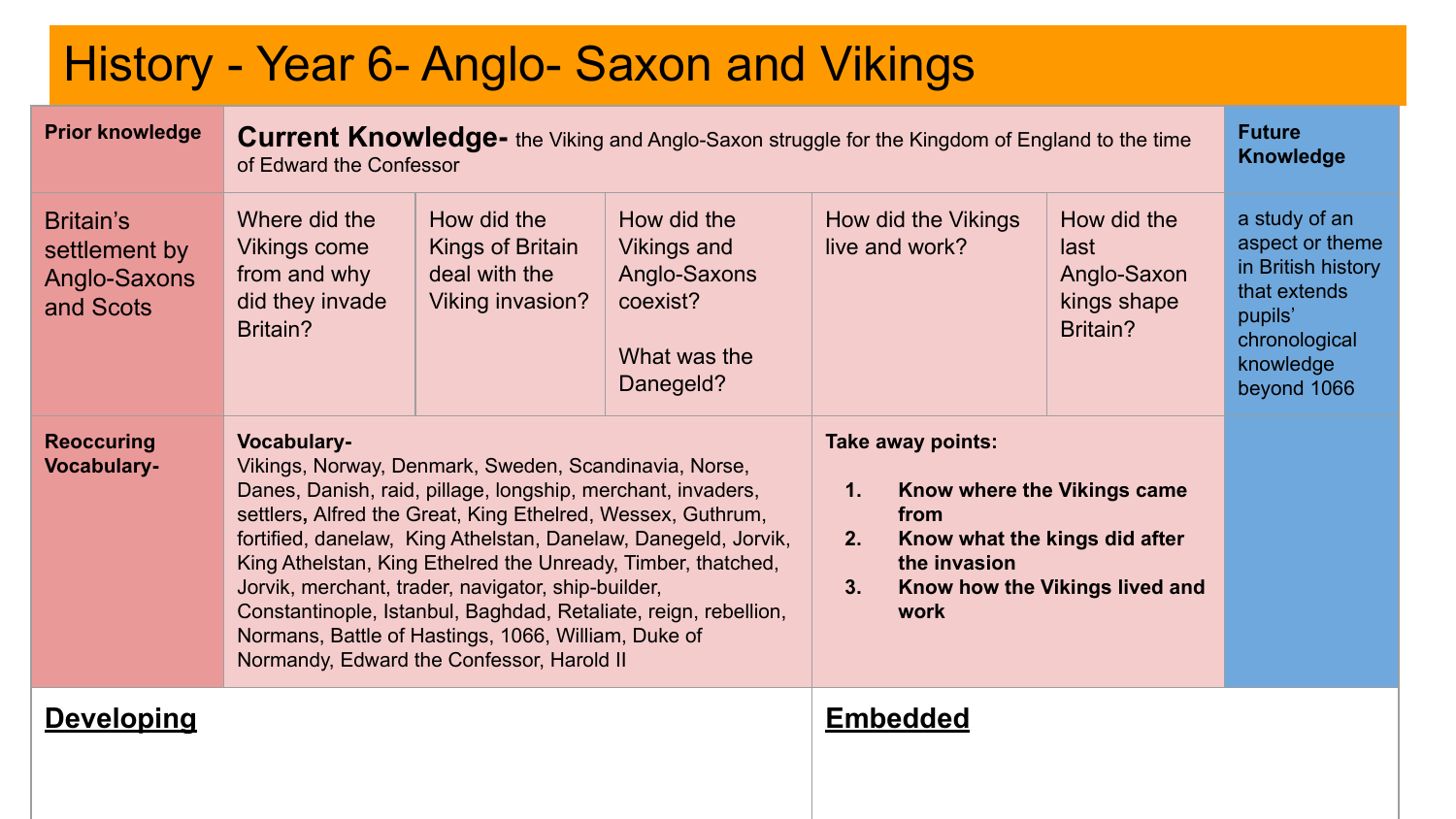### History - Year 6- WW2 - beyond 1066

| <b>Prior</b><br>knowledge               | <b>Current Knowledge-a study of an aspect or theme in British history that extends pupils' chronological</b><br>knowledge beyond 1066                                                                                                                                                                                |                                                          |                                                                     |                                            |                                                                                                            |                                                               |  |  |
|-----------------------------------------|----------------------------------------------------------------------------------------------------------------------------------------------------------------------------------------------------------------------------------------------------------------------------------------------------------------------|----------------------------------------------------------|---------------------------------------------------------------------|--------------------------------------------|------------------------------------------------------------------------------------------------------------|---------------------------------------------------------------|--|--|
| a local history<br>study                | When and why<br>did WW2<br>begin?                                                                                                                                                                                                                                                                                    | What was the<br>impact on<br>children during<br>the war? | How did the war<br>impact on how<br>people lived?<br>E.g. rationing | What role did<br>women play in<br>the war? | What impact<br>did the<br>Holocaust<br>have?                                                               | What did we<br>learn from the<br>events during<br><b>WW2?</b> |  |  |
| <b>Reoccuring</b><br><b>Vocabulary-</b> | Vocabulary- Blitz, evacuee, Adolf Hitler, Nazi party,<br>Air Raid Shelters, D-Day, propaganda, Anne Frank,<br>Holocaust, dictatorship, Home Front, Jews, Star of<br>David, Enigma, allies, Nazi party, rationing,, Treaty of<br>Versailles, Luftwaffe, military, codebreaking, June 6th<br>1944, invasion, Auschwitz |                                                          |                                                                     | Take away points:<br>1.<br>2.<br>3.        | Know when an why WW2 began<br>Know the impact the war had on children<br>Know the role of women in the war |                                                               |  |  |
| <b>Developing</b>                       |                                                                                                                                                                                                                                                                                                                      |                                                          |                                                                     | <b>Embedded</b>                            |                                                                                                            |                                                               |  |  |